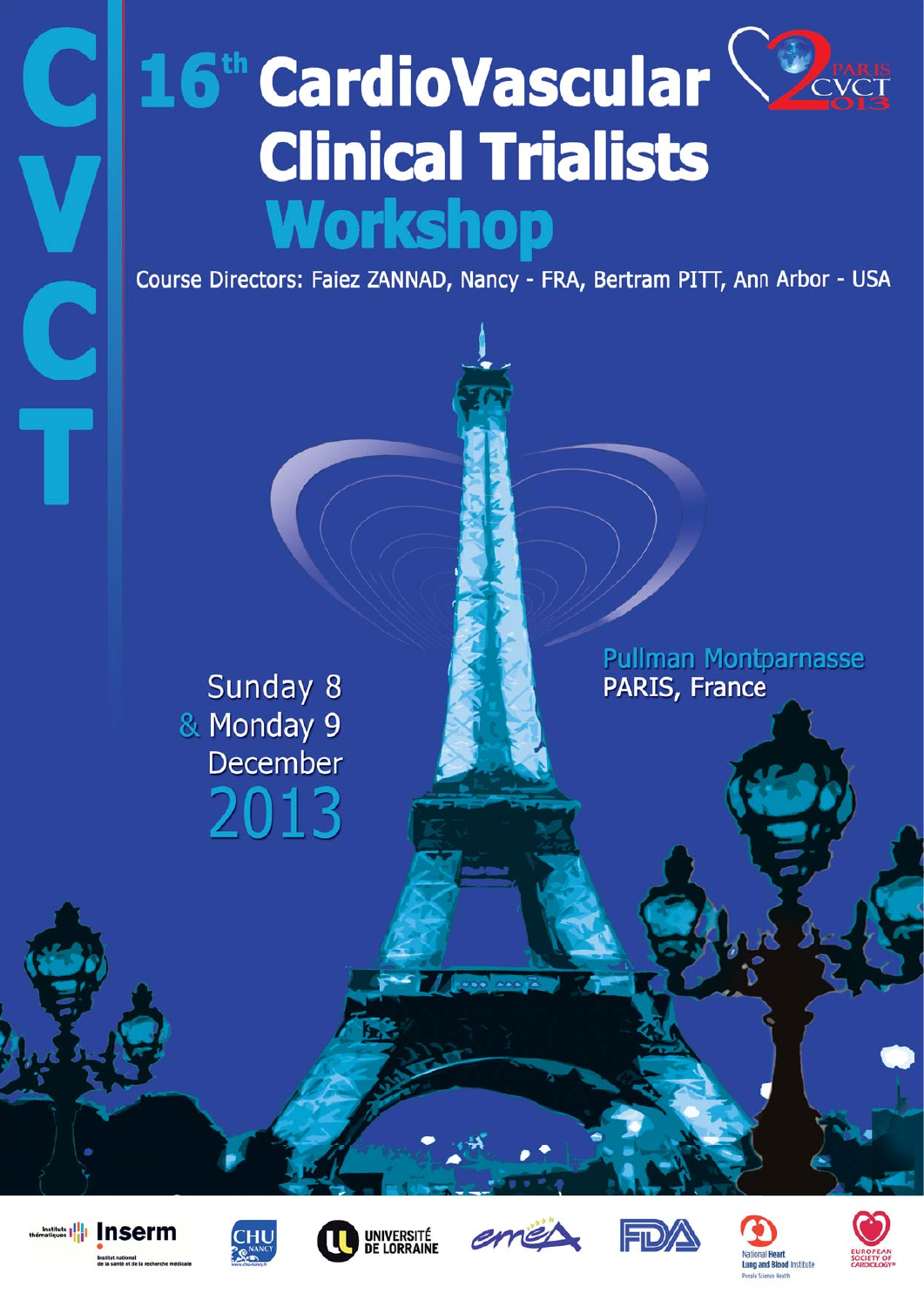A

 $\sqrt{2}$ 

| <b>CardioVascular<br/>Clinical Trialists<br/>Workshop</b> |     |
|-----------------------------------------------------------|-----|
| <b>SUMMARY</b>                                            |     |
| <b>ETTER</b>                                              | 03  |
|                                                           |     |
| <b>CIENTIFIC PROGRAM</b>                                  | 06  |
|                                                           | 09  |
|                                                           | -31 |
|                                                           |     |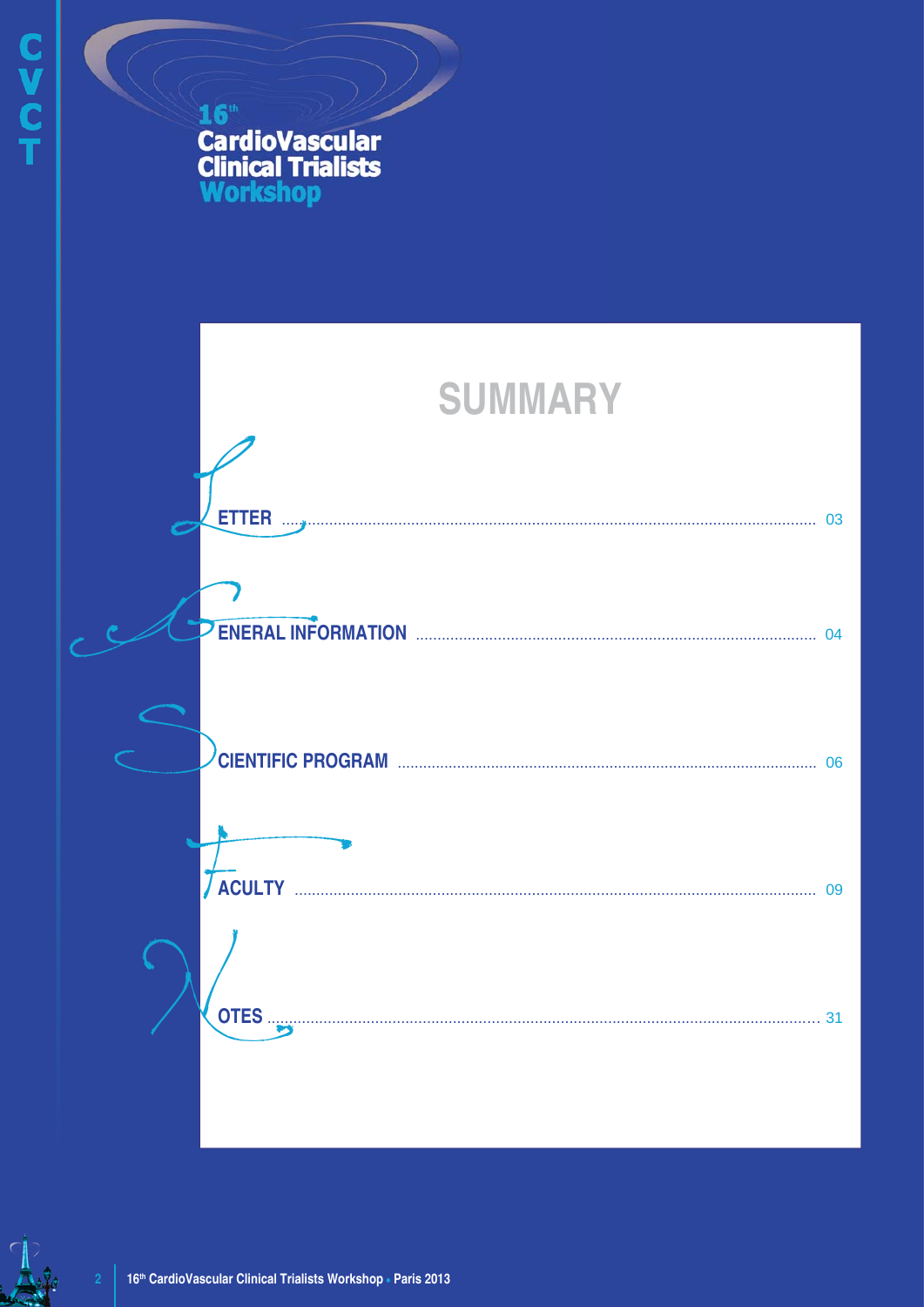

**Second Lines Prime in the Prime in the Prime in the Prime in the Prime in the Prime in the Prime in the Prime i** 

Paris, 8 December 2013



Dear All

Welcome to Paris. We are very pleased to have you with us for the 16th Global CardioVascular Clinical Trialists Workshop.

We share a long history of international exchange and discussion on the most pressing matters in the field of clinical trials today.

The CVCT Workshop has become the authoritative meeting place for cardiovascular trial principal investigators, statisticians, Pharma R&D experts and regulators from the major transatlantic agencies. Brainstorming topics include CV drugs, device and biomarker development and trial design, conduct, ethics, interpretation, approvability and implementation.

With your contribution, we aim to:

- produce relevant data from controlled clinical trials that will contribute to better clinical care;
- understand the problems associated with making decisions about what constitutes relevant information, how to improve clinical trials, and, as is commonly the case, how to satisfy regulatory authorities.

The interactive format of the Workshop, our participants' vast range of experiences and the long-standing friendships we have forged make this event a highlight in our agenda.

 $\ket{\text{TD}}$ 

**National Heart Lung and Blood Institute** People Science Health



Should you have any queries, please do not hesitate to contact my scientific assistant, Stéphanie Grojean, who will be present for the duration of the Workshop.

We look forward to a rich and spirited dialogue with you over the next two days.

With our best regards

*Pr Faiez ZANNAD, Nancy* and Co-Chairmen: *Bertram PITT, Ann Arbor*

*Gonzalo CALVO, Barcelona Mihai GHEORGHIADE, Chicago Wolfgang KOENIG, Ulm Chris O'CONNOR, Durham Marc PFEFFER, Boston Ileana PIÑA, New-York Janet WITTES, Washington*

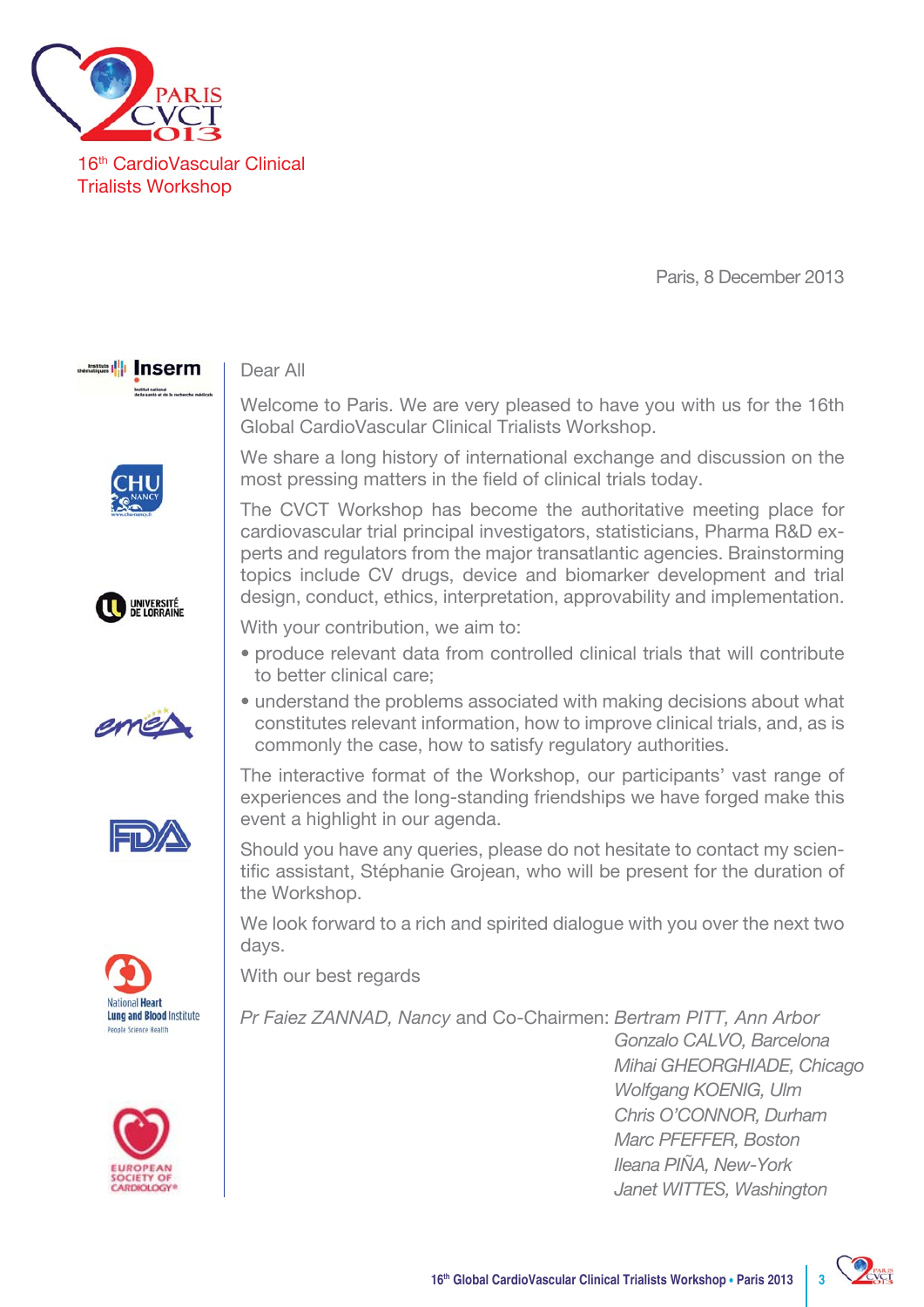**16<sup>th</sup><br>CardioVascular<br>Clinical Trialists<br>Workshop**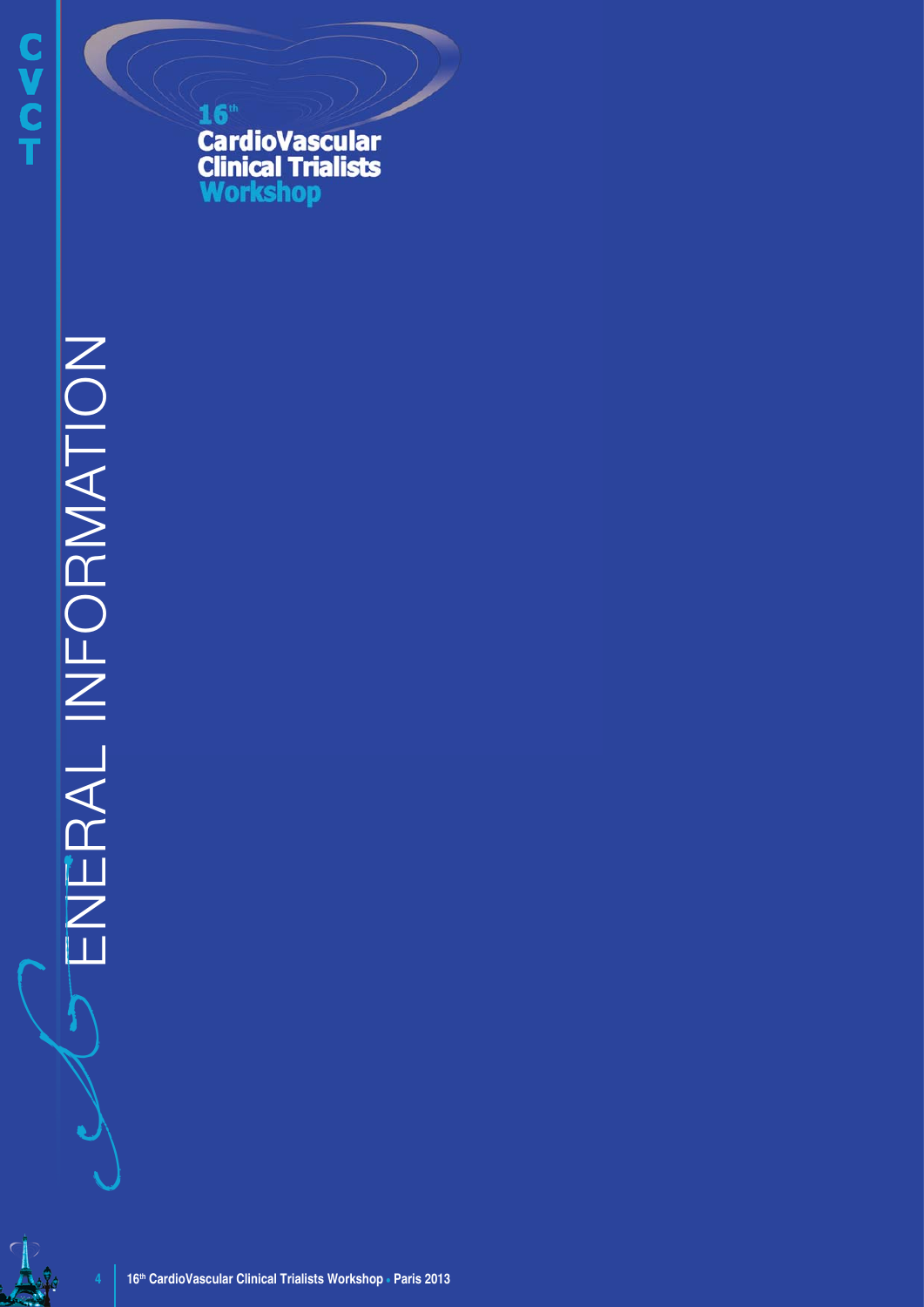# VENUE OF THE CONGRESS

PULLMAN Paris Montparnasse 19 Rue du Commandant René Mouchotte 75014 Paris

# MEETING ROOM

Chagall/Van Dongen

# ON SITE CONTACTS

Aurélie STADTLER: +33 (0)6 23 13 86 40 Patrick WAHBY : +33 (0)6 21 02 74 02

# TECHNICAL INFORMATION

To facilitate the progress of the meeting, we would be very grateful if you could give your presentation to the technician in the meeting room 30 minutes before the session starts (or during the coffee breaks)

# LOGISTIC AND TECHNICAL ORGANIZATION

# OVERCOME

3-5, boulevard Paul-Emile Victor 92523 Neuilly-sur-Seine cedex, France Ph: +33 (0)1 41 92 01 20 Fax: +33 (0)1 46 41 05 21 cvct@overcome.fr

# SCIENTIFIC SECRETARIAT

Faiez ZANNAD

Personal Assistant: Stéphanie GROJEAN EDDH - European Drug Development Hub, Fondation Transplantation 2, Rue du Doyen Jacques Parisot BP7 54500 VANDOEUVRE LES NANCY Tél : +33 (0)3 83 50 19 21 Email: cvct.zannad@chu-nancy.fr

# **DINNER**

Sunday 8 December, 2013

# 18:00 - Meet at the Workshop welcome desk

Private transfer by coach to the Centre Georges Pompidou (Beaubourg) for a free visit of the largest collection in Europe of modern and contemporary art

20:45 - Dinner at the restaurant "GEORGES" – 6th floor, Centre Georges Pompidou, 19 rue Beaubourg – 75004 Paris

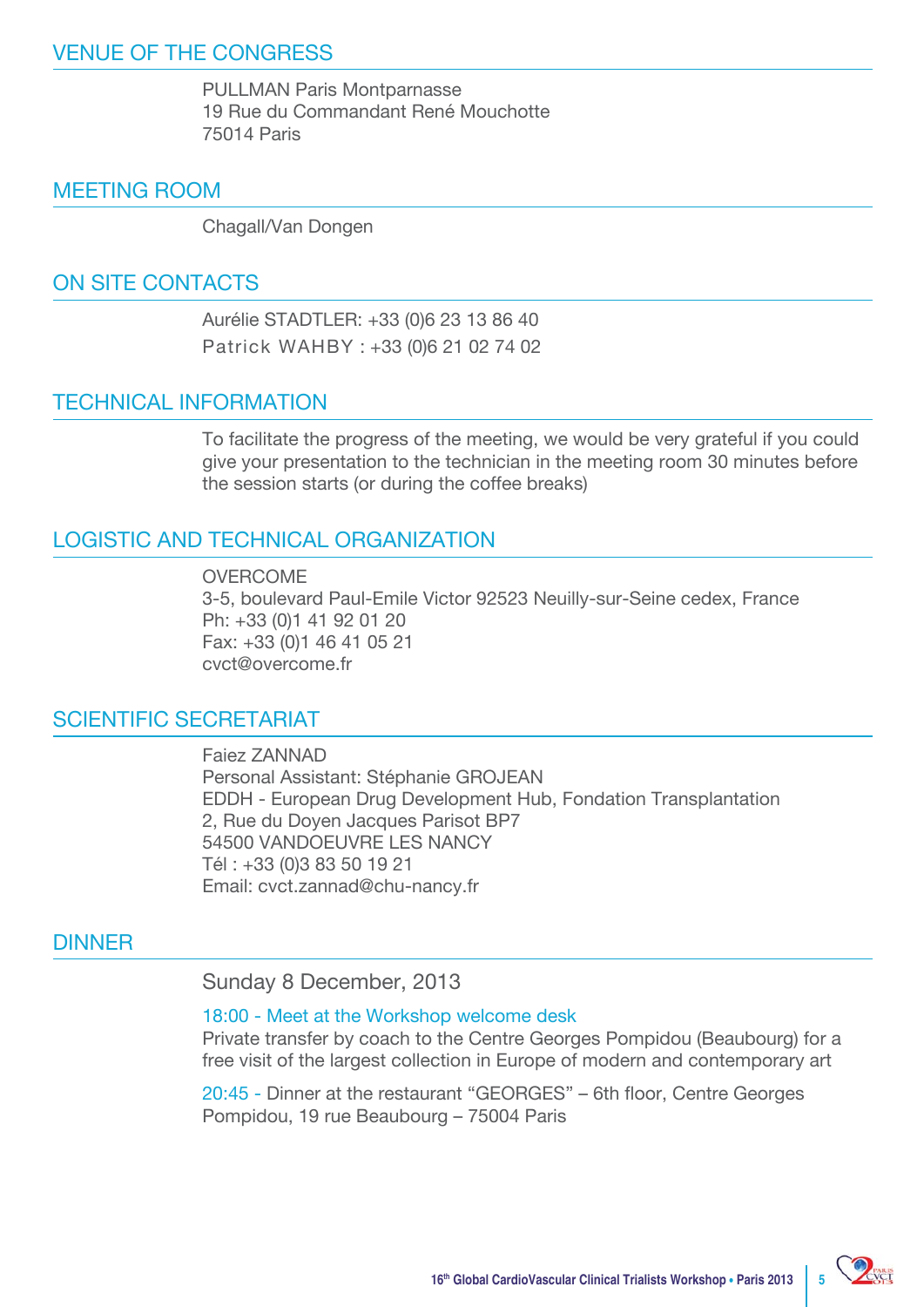**16<sup>th</sup><br>CardioVascular<br>Clinical Trialists<br>Workshop**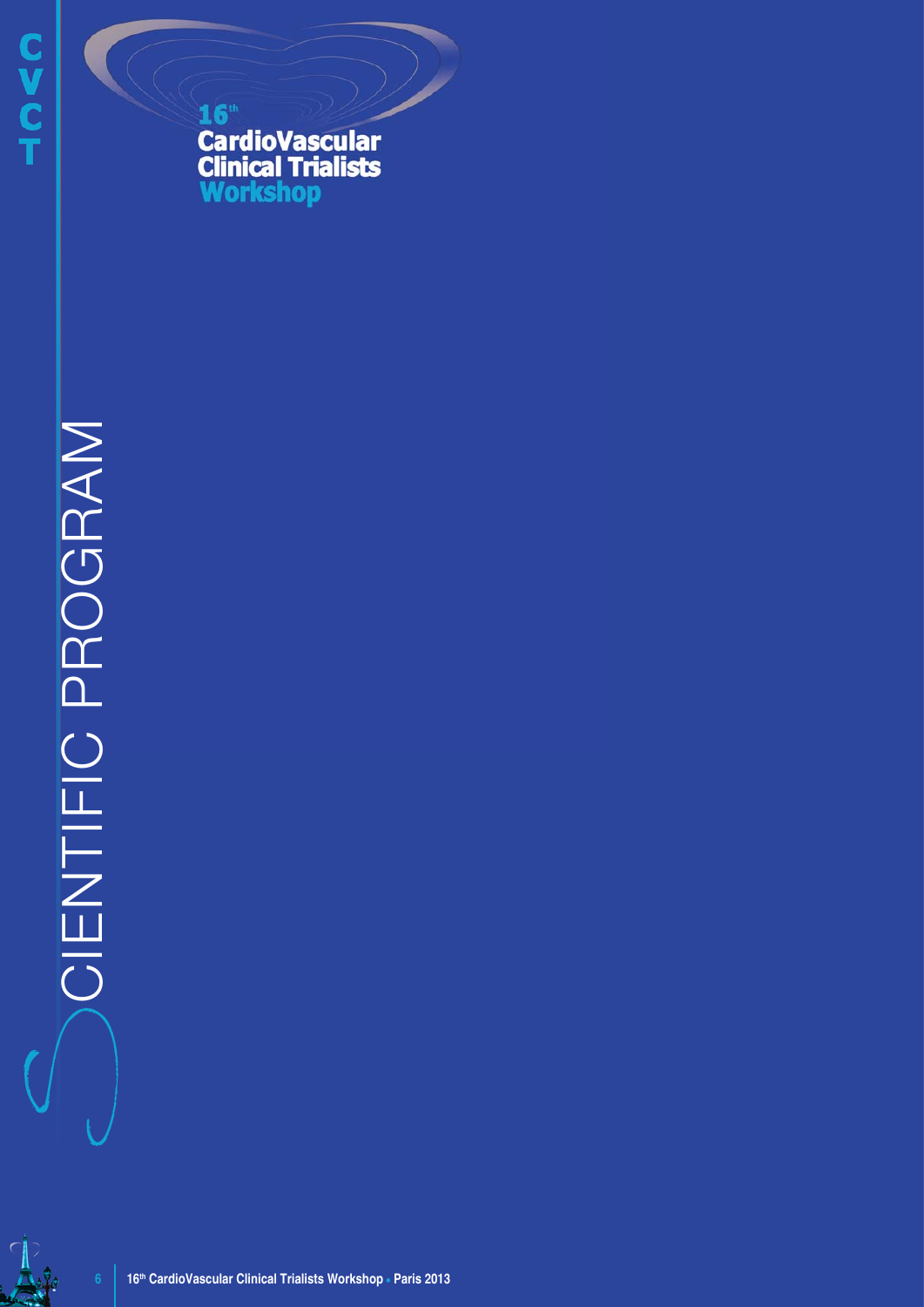# **SUNDAY 8 DECEMBER, 2013**

| 08:15-08:30 | Welcome and Introduction: Faiez Zannad (Nancy, FRA)                                                                                                                                                      |
|-------------|----------------------------------------------------------------------------------------------------------------------------------------------------------------------------------------------------------|
| 08:30-11:00 | Moderator: Faiez Zannad (Nancy, FRA)                                                                                                                                                                     |
|             | □ Session 1 - Endpoints in device trials: Different from drug trials?                                                                                                                                    |
|             | Speaker: Jeffrey Borer (New York, USA)<br>Discussant: Ileana Piña (New York, USA)<br>Discussant: Hector Garcia (Cardialysis, NED)                                                                        |
|             | □ Session 2 - Open access issues: Open database access timely (rapid)<br>data publication, free availability of published data, open (unblinded)<br>expert manuscript review                             |
|             | Speaker: Stuart Spencer (London, GBR)<br>Discussant: Amany Elgazayerly (EMA, NED)<br>Discussant: David Gordon (NHLBI, USA)<br>Discussant: Hubert Pouleur (Pfizer, USA)                                   |
| 11:00-11:30 | Coffee break                                                                                                                                                                                             |
| 11:30-13:00 | Moderator: Bertram Pitt (Ann Arbor, USA)                                                                                                                                                                 |
|             | □ Session 3 - Observational studies helped or hindered? Real world vs.<br>clinical trial data                                                                                                            |
|             | Speaker: Stuart Pocock (London, GBR)<br>Discussant: Kirkwood Adams (Chapel Hill, USA)<br>Discussant: Gonzalo Calvo (Barcelona, ESP)<br>Discussant: Norman Stockbridge (FDA, USA)                         |
| 13:00-14:30 | Lunch<br>1OI                                                                                                                                                                                             |
| 14:30-17:30 | Moderator: Ileana Piña (New York, USA)                                                                                                                                                                   |
|             | □ Session 4 - Enrichment designs (FDA Draft guidance): Decreasing hete-<br>rogeneity, predictive enrichment, and prognostic enrichment - regula-<br>tory considerations when using enrichment strategies |
|             | Speaker: Bart van der Schueren (EMA, BEL)<br>Discussant: Norman Stockbridge (FDA, USA)                                                                                                                   |
|             | $\Box$ Session 5 - Use of data from devices as endpoints<br>Speaker: Jeffrey Borer (New York, USA)<br>Discussant: Cecilia Linde (Stockholm, SWE)<br>Discussant: Norman Stockbridge (FDA, USA)            |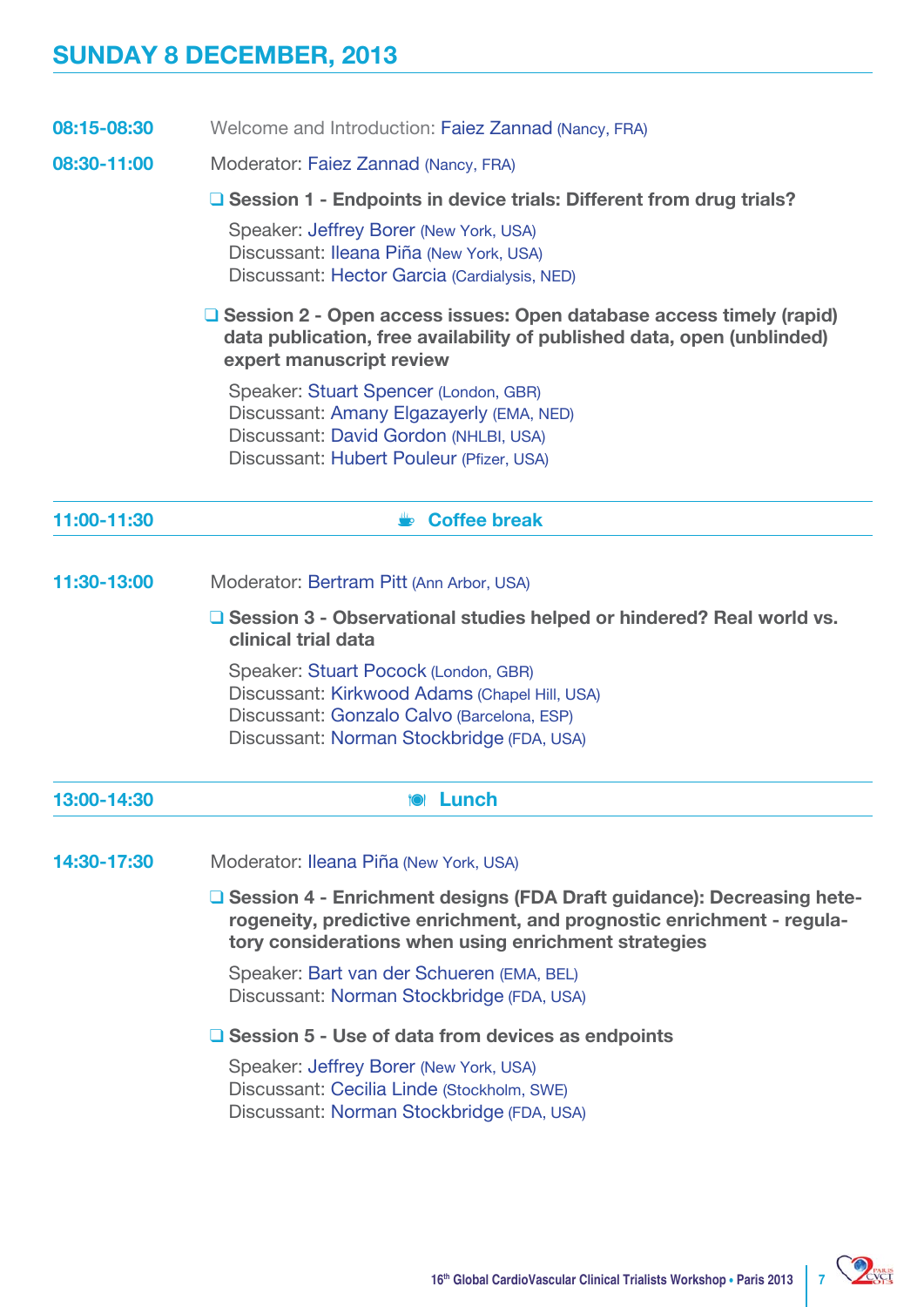# **MONDAY 9 DECEMBER 2013**

| 09:00-11:00   | Moderator: Jeffrey Borer (New York, USA)                                                                                                                               |  |  |
|---------------|------------------------------------------------------------------------------------------------------------------------------------------------------------------------|--|--|
|               | □ Session 6 - Comparative effectiveness: Is it simply pouring money out<br>from real trials?                                                                           |  |  |
|               | Speaker: Denise Bonds (NHLBI, USA)<br>Discussant: Gonzalo Calvo (Barcelona, ESP)<br>Discussant: David Gordon (NHLBI, USA)                                              |  |  |
|               | □ Session 7 - Trial execution issues: Site selection, operational issues<br>-CRO vs. company management                                                                |  |  |
|               | Speaker: Karen Wai (Quintiles, SGP)<br>Discussant: Yves Rosenberg (NHLBI, USA)                                                                                         |  |  |
| 11:00-11:30   | <b>Coffee break</b>                                                                                                                                                    |  |  |
| 11:30-12:30   | Moderator: Scott Solomon (Boston, USA)                                                                                                                                 |  |  |
|               | □ Session 8 - Role and proper use of secondary publications: Secondary<br>trial analyses beyond the primary endpoint, subgroups                                        |  |  |
|               | Speaker: Stuart Pocock (London, GBR)<br>Discussant: Stuart Spencer (London, GBR)                                                                                       |  |  |
| 12:30 - 14:30 | <b>101 Lunch</b>                                                                                                                                                       |  |  |
| 14:30-17:00   | Moderator: Gonzalo Calvo (Barcelona, ESP)                                                                                                                              |  |  |
|               | □ Session 9 - Cardiovascular safety trials: Anti-diabetic, anti-obesity,<br>osteoporosis drug                                                                          |  |  |
|               | Speaker: Krishna Prasad (MHRA, GBR)<br>Discussant: Beth Anne Piper (Pfizer, USA)<br>Discussant: Stuart Pocock (London, GBR)<br>Discussant: Stuart Kupfer (Takeda, USA) |  |  |
|               | □ Session 10 - What has been learnt from post approval trials?                                                                                                         |  |  |
|               | Speaker: Fernando de Andrès-Trelles (Universidad Complutense de Madrid and<br>SAWP of the EMA, ESP)<br>Discussant: Corine Bernaud (AstraZeneca, FRA)                   |  |  |

Discussant: Angeles Alonso (EMA, ESP)

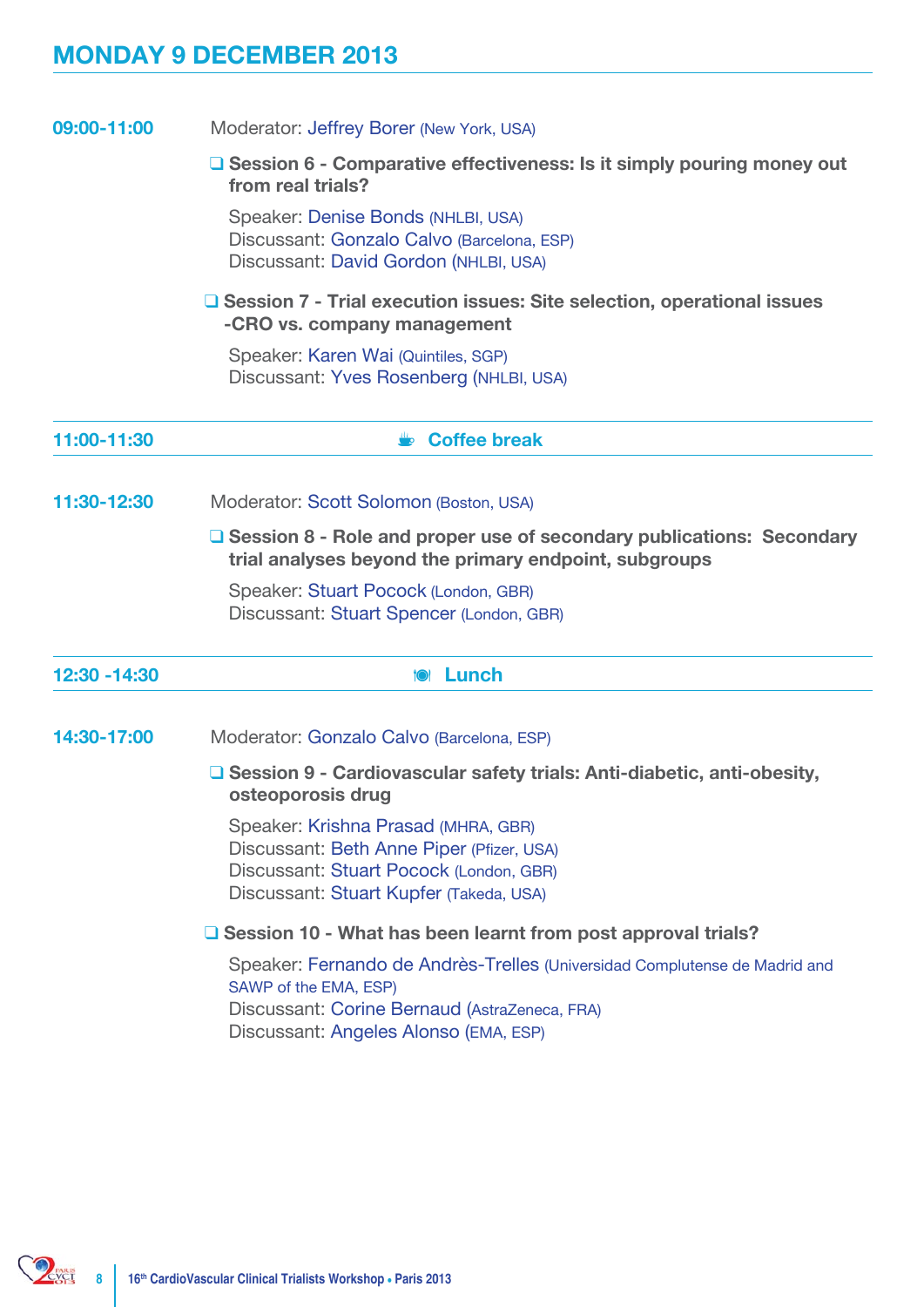

C<br>C<br>T

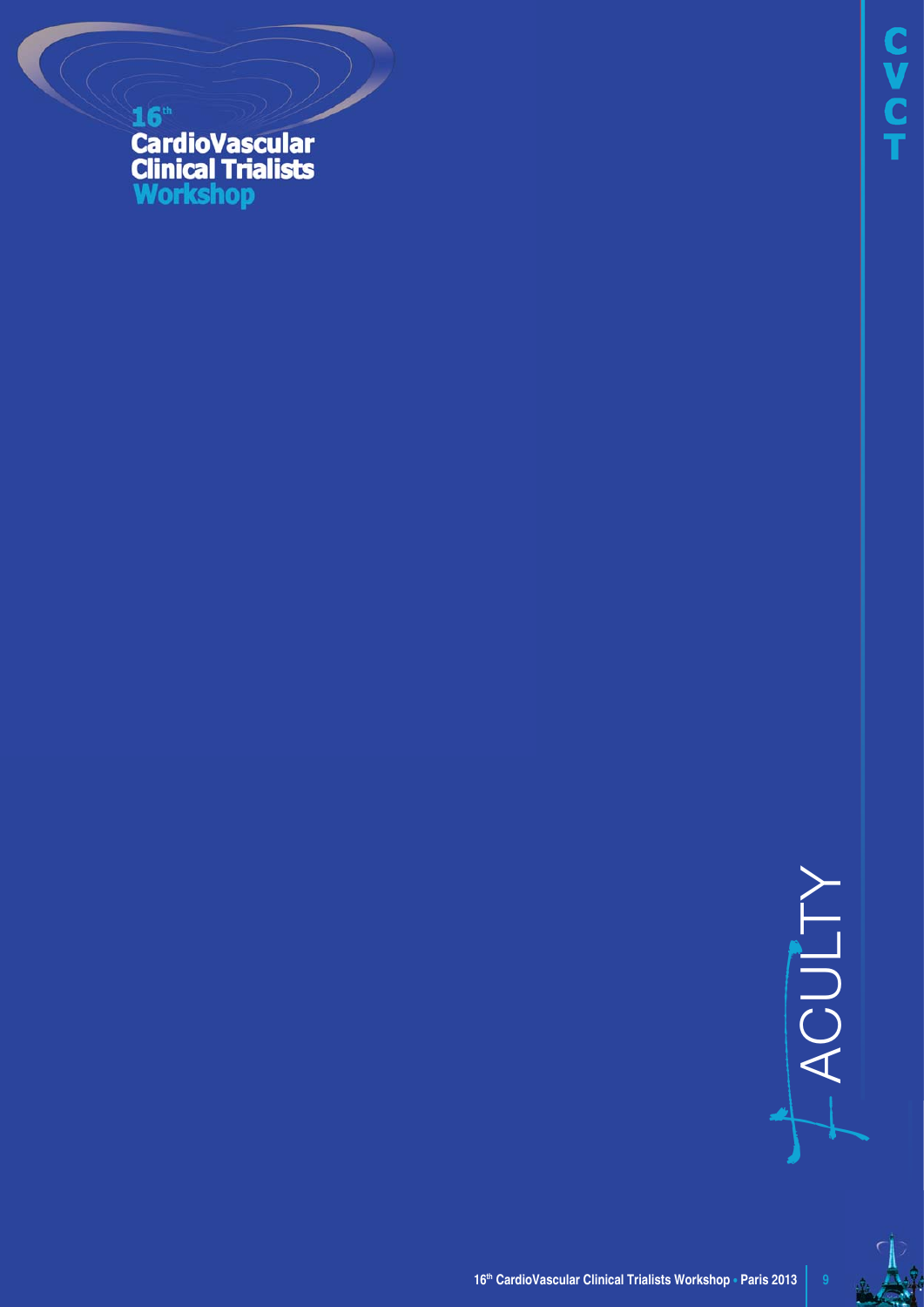# **ACADEMY**

#### **Kirkwood Adams (Chapel Hill, USA)**

Research Associate Professor UNC Heart and Vascular Clinic 300 Meadowmont Village Cir Suite 313 Chapel Hill, NC 27517 USA T: +1 (919) 966-7244 kfa@med.unc.edu

#### **Jeffrey Borer (New York, USA)**

State University of New York Downstate Medical Center and College of Medecine 450 Clarkson Avenue Brooklyn, NY 11203 USA T: +1 (646) 456 44 54 T: +1 (212) 289 77 77 T: +1 (718) 270 20 30 F: +1 (212) 426 43 53 canadad45@aol.com

# **Gonzalo Calvo (Barcelona, ESP)**

CHMP Spanish member C/Villarroel 08035 Barcelona **Spain** T: +34 93 227 93 28 F: +34 93 227 98 77 gcalvo@agemed.es gcalvo@clinic.ub.e

# **Edoardo Camenzind (Geneva, CHE)**

University Hospital of Geneva Rue Micheli-du-Crest 24 1211 Geneva 4 **Switzerland** T: +41 22 37 27 631 T: +41 79 207 9879 F: +41 22 830 1009 edoardo@camenzind-cardio.net edoardo.camenzindhcuge.ch

# **Desmond Julian (London, GBR)**

7 Netherhall Gardens London NW3 5RN United Kingdom Tel/Fax: +44 (0) 20 7435 8254 dj@desmondjulian.co.uk

# **Carolyn Lam (Singapore, SGP)**

National University Health System Medicine 1E, Kent Ridge Road Singapore 119228 T: +65 978 78 667 carolyn\_lam@nuhs.edu.sg Assistant: elisdawatinizam\_mahat@nuhs.edu.sg

# **Cecilia Linde (Stockholm, SWE)**

Kommendörsgatan 25 S-11448 Stockholm Sweden T: +46 8 5177 6068 T: +46 760 526494 Cecilia.Linde@ki.se

#### **Ileana L. Piña (New York, USA)**

Albert Einstein College of Medicine Associate Chief for Academic Affairs Division of Cardiology Staff Heart Failure/Transplant Montefiore Medical Center Bronx, NY, 10467 USA ilppina@aol.com Assistant: paperalt@montefiore.org

# **Bertram Pitt (Ann Arbor, USA)**

Cardiovascular Division Professor of Medicine Emeritus University of Michigan School of Medicine 24 Ridgeway Ann Arbor, MI 48104 USA T: +1 (734) 936 5260 F: +1 (734) 936 5256 bpitt@med.umich.edu

# **Stuart Pocock (London, GBR)**

Medical Statistics Unit, London School of Hygiene and Tropical Medicine Keppel Street London WC 1E 7HT United Kingdom T: +44 (0)20 76 37 28 53 stuart.pocock@Isthm.ac.uk

# **Patrick Rossignol (Nancy, FRA)**

Centre d'Investigation Clinique Pierre Drouin INSERM CHU de Nancy Institut lorrain du coeur et des vaisseaux Louis Mathieu 4, rue du Morvan 54500 Vandoeuvre-Lès-Nancy France T: +33 (0)3 83 15 73 20 p.rossignol@chu-nancy.fr

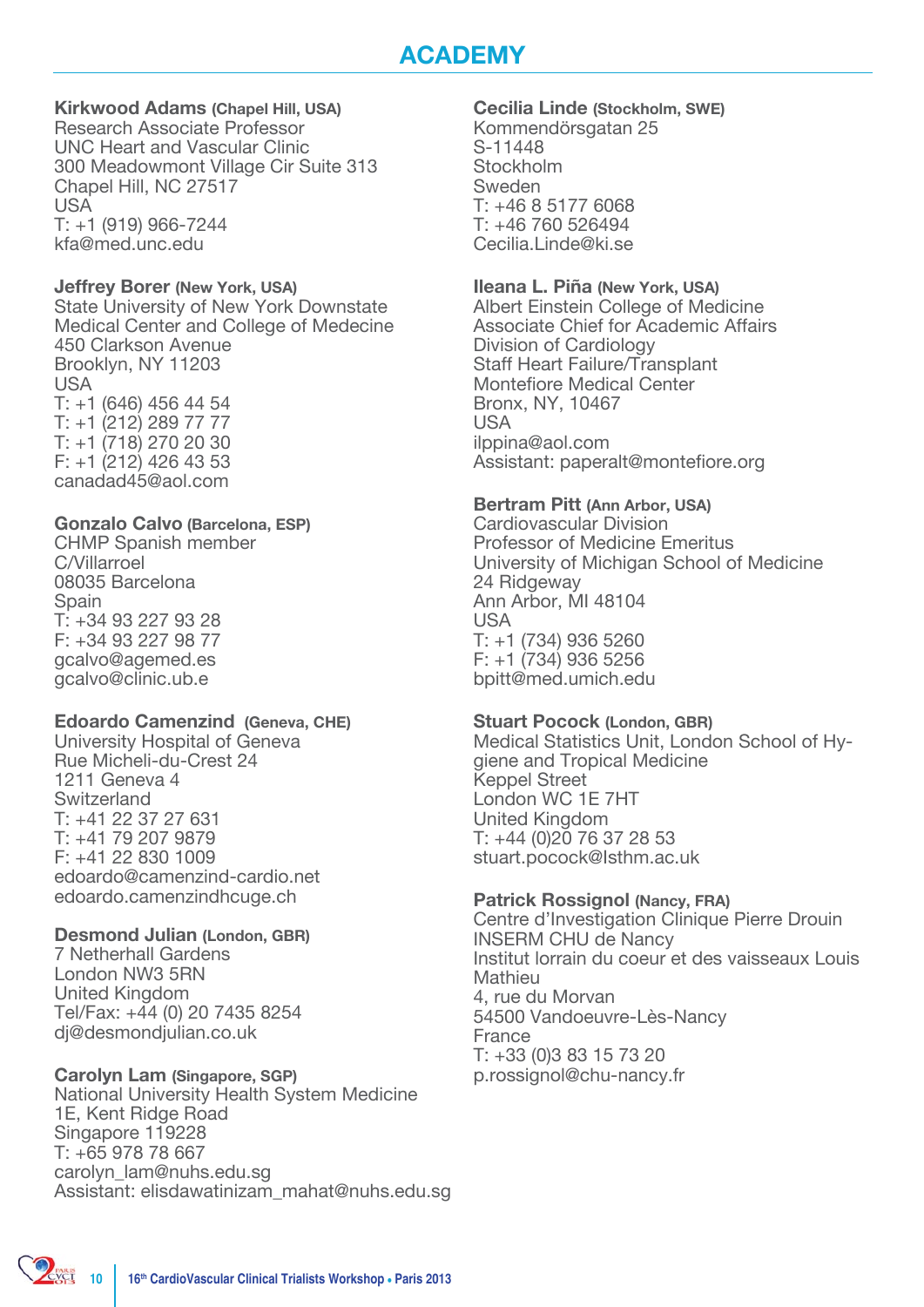#### **Patrick Serruys (Rotterdam, NED)**

Erasmus Medical Center Thorax Center P.O. Box 2125 NL-3000CC Rotterdam The Netherlands  $T: +31622924061$ T: +31 611 015 975 (Assistant) p.w.j.c.serruys@erasmusmc.nl Assistant: hboutkan@cardialysis.nl

#### **Scott Solomon (Boston, USA)**

Department of Cardiology Brigham and Women's Hospital 75 Francis St, Boston MA 02115 USA T: +1 857 307 1960 (Assistant) T: +1 617 869 8181 ssolomon@rics.bwh.harvard.edu Assistant: MJANES1@PARTNERS.ORG

#### **Stuart Spencer (London, GBR)**

The Lancet 32 Jamestown RD London, NWI 7B4 UK T: +44 (0)785 231 342 Stuart.Spencer@lancet.com

#### **Janet Wittes (Washington, USA)**

Statistics Collaborative, Inc 1625 Massachusetts Ave NW #600 Washington, DC 20036-2262 USA T: +1 (202) 247 9700 janet@statcollab.com

#### **Faiez Zannad (Nancy, FRA)**

Centre d'Investigation Clinique Pierre Drouin Institut Lorrain du Coeur et des vaisseaux Louis Mathieu 4, rue du Morvan 54500 Vandoeuvre-Les-Nancy France T: +33 (0)3 83 15 73 22 f.zannad@chu-nancy.fr

# **NHLBI**

#### **Denise Bonds (Bethesda, USA)**

Medical Officer Division of Cardiovascular Sciences Rockledge Center 2, MSC 7936 6701 Rockledge Drive, Suite 10018 Bethesda, MD 20892-7936 USA T: +1 (301) 435 0379 F: +1 (301) 480 1455 bondsde@nhlbi.nih.gov

#### **Nancy Geller (Bethesda, USA)**

Director, Office of Biostatistics Research National Heart, Lung and Blood Institute Rockledge II Suite 90936701 Rockledge Drive MSC 7913 Bethesda, MD 20892-7913 USA T: +1 (301) 435 0432 F: +1 (301) 480 1862 ng@helix.nih.gov gellern@nhlbi.nih.gov

#### **David J. Gordon (Bethesda, USA)** Special Assistant for Clinical Studies National Heart, Lung and Blood Institute Rockledge II Suite 90936701 Rockledge Drive MSC 7913 Bethesda, MD 20892-7913 USA T: +1 (301) 435 0564 F: +1 (301) 480 7940 gordond@nhlbi.nih.gov

#### **Yves Rosenberg (Bethesda, USA)**

Program Director Acting Branch Chief, Atherothrombosis and Coronary Artery Disease Branch Division of Cardiovascular Sciences National Heart, Lung and Blood Institute 6701 Rockledge Dr., Rm. 8148 USA Bethesda, MD 20892-7956 rosenbey@nih.gov Assistant: wiserc@od.nih.gov

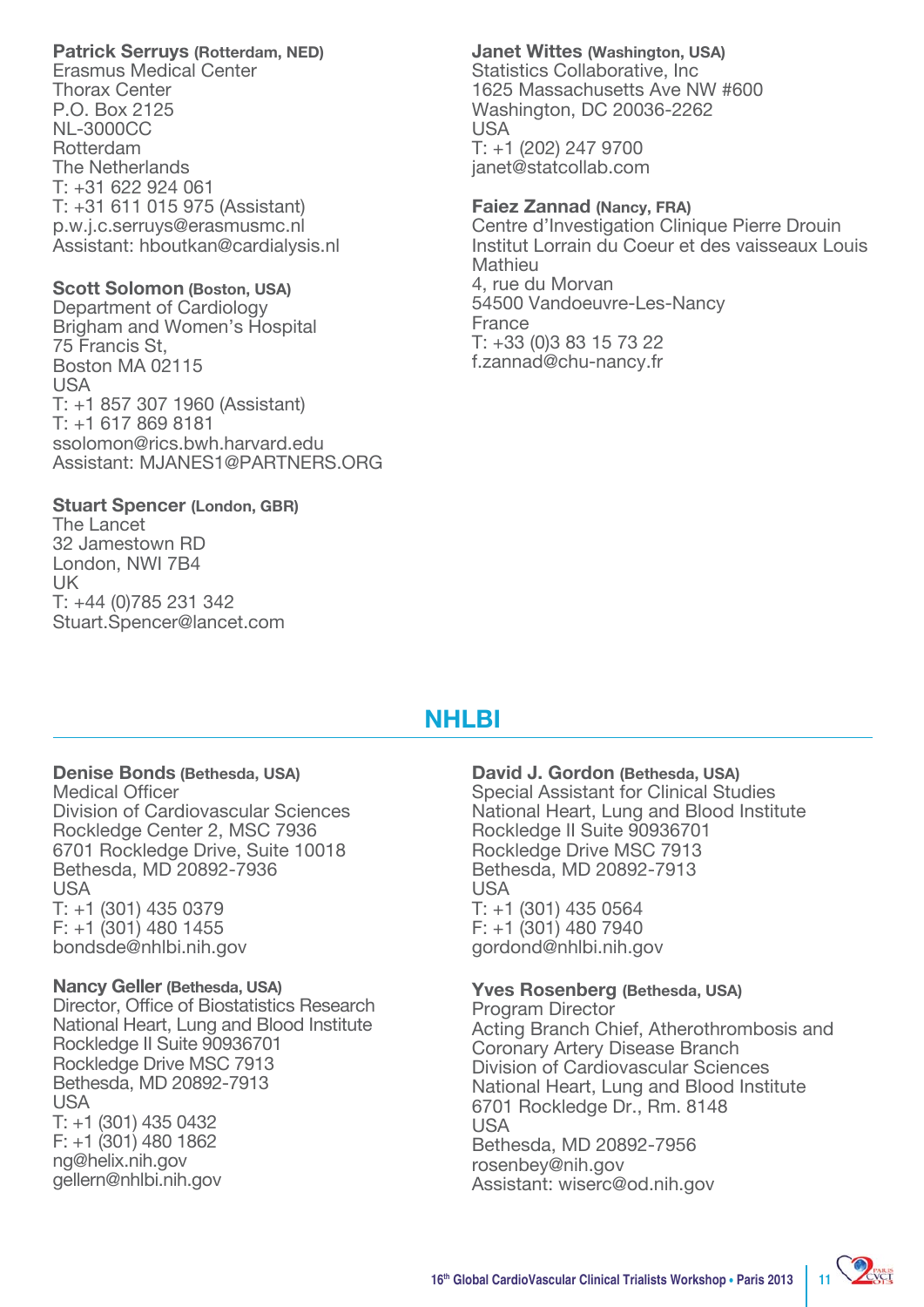# **REGULATORY**

#### **Angeles Alonso (EMA, ESP)**

Senior Consultant Plaza de Castilla n°3-15-D2 Madrid Spain angelesalonsog@secardiologia.es

# **Fernando de Andres-Trelles (EMA, ESP)**

Facultad de Medicina (Farmacologia) Universidad Complutense 28040 Madrid Spain T: +34 913 941 477 fandrest@med.ucm.es

# **Amany Elgazayerly (EMA, NED)**

Melissekade 235 3544CW Utrecht **Netherlands**  $T: +31647085411$ an.elgazayerly@cbg-meb.nl amanynaim@hotmail.com

# **Andrea Laslop (EMA, AUT)**

Austrian Medical Devices Agency Traisengasse 5 1200 Vienna Austria T: +43 50555 36801 (Assistant) T: +43 664 8398 142 andrea.laslop@ages.at Assistant: nicole-elisabeth.kramreither@ages.at

# **Kiyoshi Nobori (PMDA, JAP)**

PMDA 3-3-2, Kasumigaseki, Chiyoda-Ku 100-0013 Tokyo Japan T: +81 3 3506 9451 ext 3223 T: +81 80 1810 9490 nobori-kiyoshi@pmda.go.jp

# **Krishna Prasad (MHRA, GBR)**

151 Buckingham Palace Road, Victoria SW1W9SZ London **England** T: +44 20 3080 6438 T: +44 20 3080 6355 (Assistant) Krishna.Prasad@mhra.gsi.gov.uk Assistant: ida.de souza@mhra.gsi.gov.uk

# **Kaori Shinagawa (PMDA, JAP)**

Senior Scientist Clinical Medicine Pharmaceuticals and Medical Devices Agency Shin-kasumigaseki Building 3-3-2, Kasumigaseki, Chiyoda-ku, Tokyo 100-0013 JAPAN T: +81-3-3506-9451 ex 3202 shinagawa-kaori@pmda.go.jp

# **Norman Stockbridge (FDA, USA)**

Director, Division of Cardiovascular and Renal **Products** FDA, CDER Building 22, Room 4168 10903 New Hampshire Avenue Silver Spring MD 20993 USA T: +1 301 796 11 55 F: +1 301 796 98 41 Norman.stockbridge@fda.hhs.gov

# **Bart van der Schueren (EMA, BEL)**

UZ LEUVEN Herestraat 49 3000 Leuven Belgium T: +32 16 33 22 11 T: +32 485 765 017 bart.vanderschueren@uzleuven.be

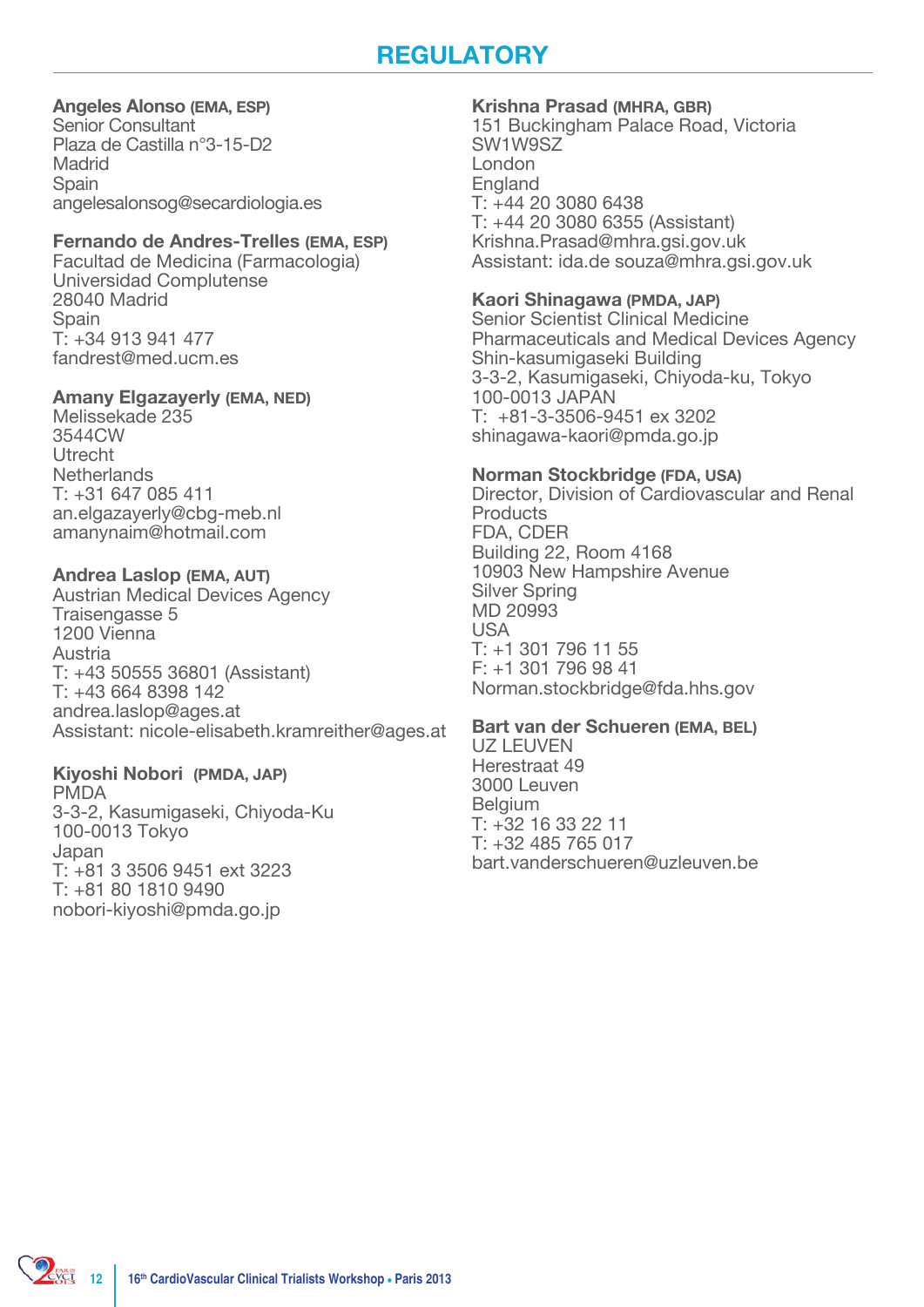# **INDUSTRY**

#### **Corine Bernaud (AstraZeneca, FRA)**

Directeur Médical AstraZeneca France - Direction Médicale 1 place Renault, 92844 Rueil-Malmaison T: +33 (1) 41 29 43 21 M: +33 (6) 77 70 47 88 corine.bernaud@astrazeneca.com

#### **Stefano Corda (Servier, FRA)**

Institut de Recherches Internationales Servier 50 rue Carnot 92284 Suresnes France stefano.corda@fr.netgrs.com

#### **Carola Friedman (Novartis, USA)**

321 West 78th St 10024 New York, NY USA T: +1 862 7786992 (Assistant) T: +1 973 462 6148 carola.friedman@novartis.com Assistant: valerie.salemi@novartis.com

# **Hector Garcia (Cardialysis, NED)**

PO Box 2125 3000 CC Rotterdam The Netherlands T: +31 10 206 2828 HGarcia@cardialysis.nl Assistant: CSprenger@cardialysis.nl Assistant: AGuimaraes@cardialysis.nl

# **Joerg Koglin (Merck, USA)**

126 E. Lincoln Avenue 07065 Rahway USA T: +1 908 487 8019 joerg\_koglin@merck.com Assistant: kathy\_mercado@merck.com

# **Stuart Kupfer (Takeda, USA)**

Executive Medical Director Clinical Science, Cardiovascular Takeda Global Research and Development One Takeda Parkway Deerfield, IL 60015 **USA** T: +1 (224) 554 2207 skupfer@tgrd.com

#### **Patricia Maillère (Servier, FRA)**

Institut de Recherches Internationales Servier 50 rue Carnot 92284 Suresnes France T: 33 (0)1 55 72 61 40 patricia.maillere@fr.netgrs.com

#### **Gunnar Olsson (previously AstraZeneca, SWE)** gunnar.o.olsson@gmail.com

#### **Beth Anne Piper (Pfizer, USA)**

235 East 42nd Street New York, NY 10017-5703 USA BethAnne.Piper@pfizer.com Assistant: Shanti.Fox@pfizer.com

#### **Hubert Pouleur (Pfizer, USA)**

235 East 42nd Street New York, NY 10017-5703 USA T: +1 (212) 733 0710 Hubert.Pouleur@pfizer.com

# **Karen Wai (Quintiles, SGP)**

Quintiles East Asia Pty Ltd 79 Science Park Drive Singapore 118264 Singapore T:+65 6872 0429 T: +65 964 129 84 Karen.Wai@Quintiles.com Assistant: emma.jumali@quintiles.com

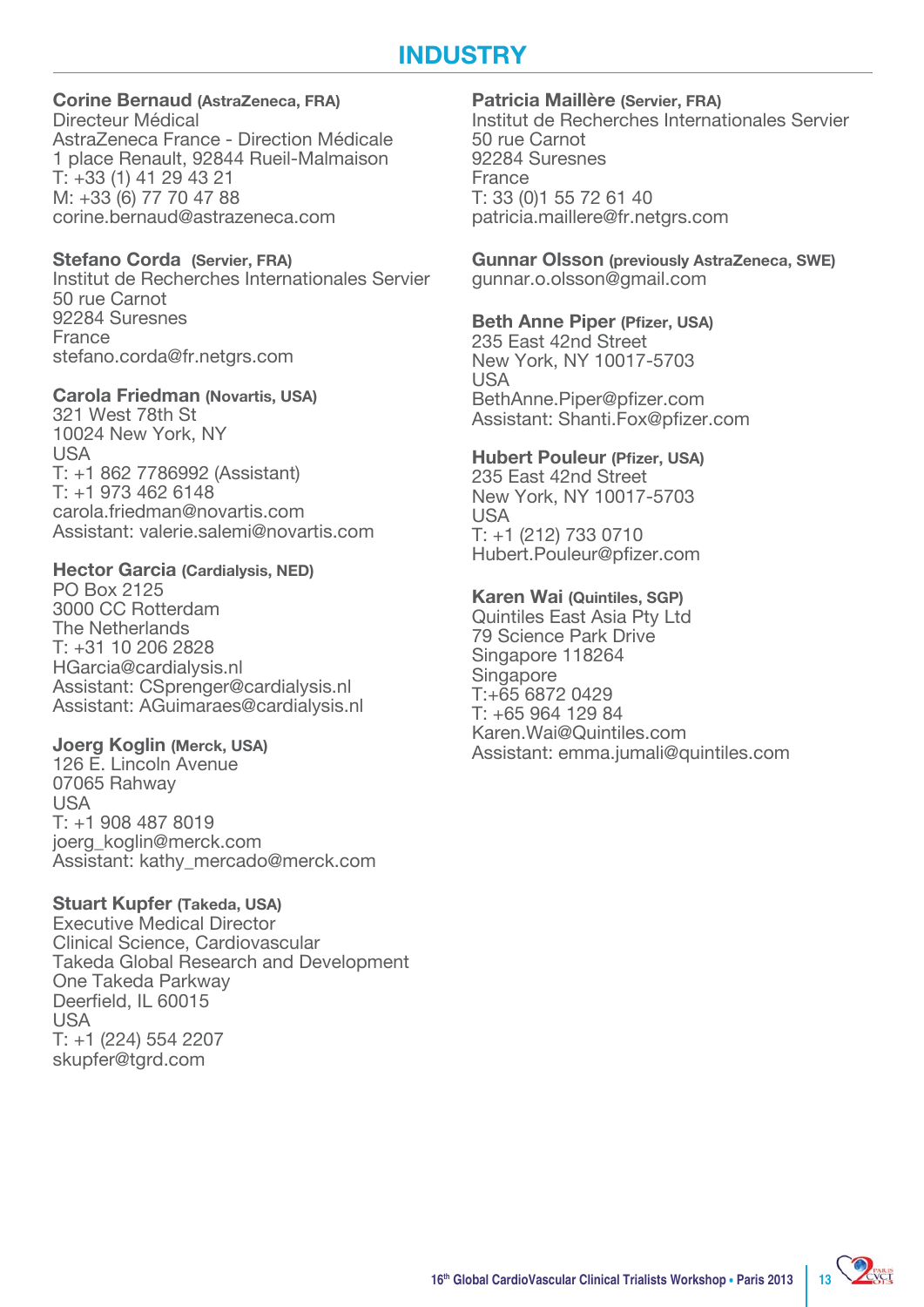

#### **Kirkwood Adams (Chapel Hill, USA)**

Kirkwood F. Adams Jr., MD, is Associate Professor of Medicine and Radiology in the Division of Cardiology, University of North Carolina at Chapel Hill, where he founded and for many years directed the UNC Heart Failure Program and served as the first transplant cardiologist for two decades, helping to establish this treatment at UNC.

Dr. Adams is currently involved in numerous research activities related to heart failure with particular focus on novel drug development in acute heart failure and translational research concerning the identification and clinical application of cardiovascular biomarkers and pharmacogenomics. He received his medical degree from the University of North Carolina. He did his internship and residency at North Carolina Memorial Hospital, where he also completed a fellowship in cardiology. He is a diplomate of the American Board of Internal Medicine, with subspecialty certification in cardiology.

Dr. Adams has been involved in more than 120 completed grant- and industry-funded research projects, and he is currently leading or participating in five drug development trials, several registry and database studies, and has recently been involved in three NHLBI-funded trials: ACTION (investigating outcomes of exercise training in patients with heart failure), DISCOVER (investigating stress and heart failure), and ESCAPE (role of right heart catheterization in the management of advanced heart failure).

Dr. Adams is the principal investigator for the national multicenter database group, UNITE-HF, which focuses on registries of patients with heart failure. Through his leadership, this group has published extensively on the prevalence and relationship to quality of life of anemia in heart failure, and the association of various biomarkers with anemia of heart failure.

Dr. Adams has served as editorial advisor to *American Heart Journal, Journal of Cardiac Failure,* and *TheHeart.org*.

Dr. Adams has also been a reviewer for a number of cardiovascular journals. He has published more than 150 manuscripts in refereed journals, a number of book chapters and monographs, and more than 150 abstracts.

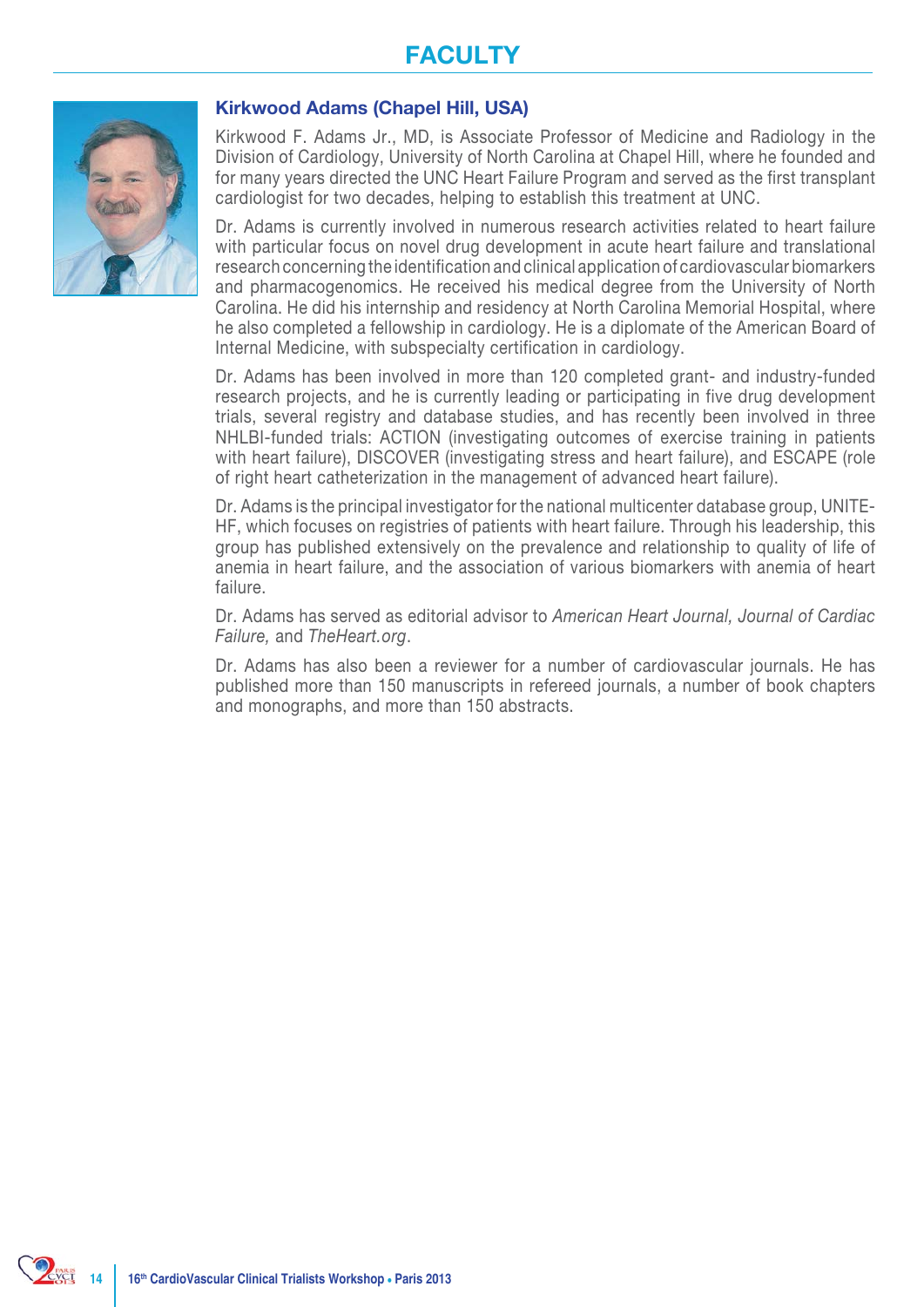

# **Angeles Alonso (EMA, ESP)**

Honorary Senior Lecturer, Cardiovascular Sciences Research Centre. St. George's, University of London.

Senior Medical Assessor. Medicines & Healthcare Products Regulatory Agency, UK (MHRA).

Member of the Scientific Working Party of the European Medicines Agency (EMA). Member of the EuroObservational Research Program (EORP). European Society of Cardiology.

Member of the Regulatory Affairs Committee. European Society of Cardiology.

Graduated from the School of Medicine at the Universidad Autónoma de Madrid (1979). Ph.D at the Medical School (1991). Staff member of the Department of Cardiology at the Academic Hospital Puerta de Hierro (Madrid), since 1987. Head of the Coronary Care Unit (1987-2000). Senior Consultant as a Clinical Cardiologist (involved in clinical trials on Heart Failure, Ischaemic Heart Disease and Cardiovascular Prevention) 2000-2012. Member of the Committee for Ethics and Clinical Investigation (2000-2009). Coordinator, Chairperson and speaker of several post-degree Ph D Courses at the Academic Hospital Puerta de Hierro de Madrid since 1986. Member of the Heart Failure, Ischemic Diseases, Women and CV Disease, Pharmacology Working Groups of the Spanish Society of Cardiology, General Vice-Secretary elect of the Spanish Society of Cardiology: 1999-2001, General Secretary of the Spanish Society of Cardiology: 2001-2003 and President of the International Relations Department of the Spanish Society of Cardiology and Member of the Editorial Committee of the *Spanish Heart Journal.* Fellow of the European Society of Cardiology since 2001, currently involved in several proyects with the European Society of Cardiology (Clinical Guidelines, Cardiovascular Round Table, Congress Program Committee, Registries and Pharma Working Group).



# **Corine Bernaud (AstraZeneca, FRA)**

Corine Bernaud was appointed Medical Director France since March 2012, based in the AstraZeneca French Office, Rueil-Malmaison, France. Her role has full responsibility for Medical & Regulatory Affairs, Clinical Activities, Medical Information & Patient Safety in France.

She joined AstraZeneca in 2006 in France initially as Medical Director CV, Metabolism and Thrombosis before being promoted as Medical Affairs Director Cardiology Europe in 2007, then Medical Director Europe in 2011. In these roles she delivered innovative life cycle clinical programmes and established important scientific partnerships.

Corine Bernaud is a physician certified in Sports Biology & Medicine with a master's degree in Medical Science & Biology from Besançon University, France and a degree in Statistics, Clinical Research & Epidemiology from Paris VI University, France.

She started her career as a GP before joining the pharmaceutical industry with Pfizer where she worked 14 years first as a Medical Scientific Liaison then Clinical Research Physician and finally as a Medical Manager responsible for Cardiovascular. In 2004 she became Medical Director of Sankyo France developing the Medical Department focused on CV-Metabolism & Rheumatology.

She has contributed to the design, monitoring and steering of several clinical trials and registries in cardiology and a number of publications in peer reviewed journals.

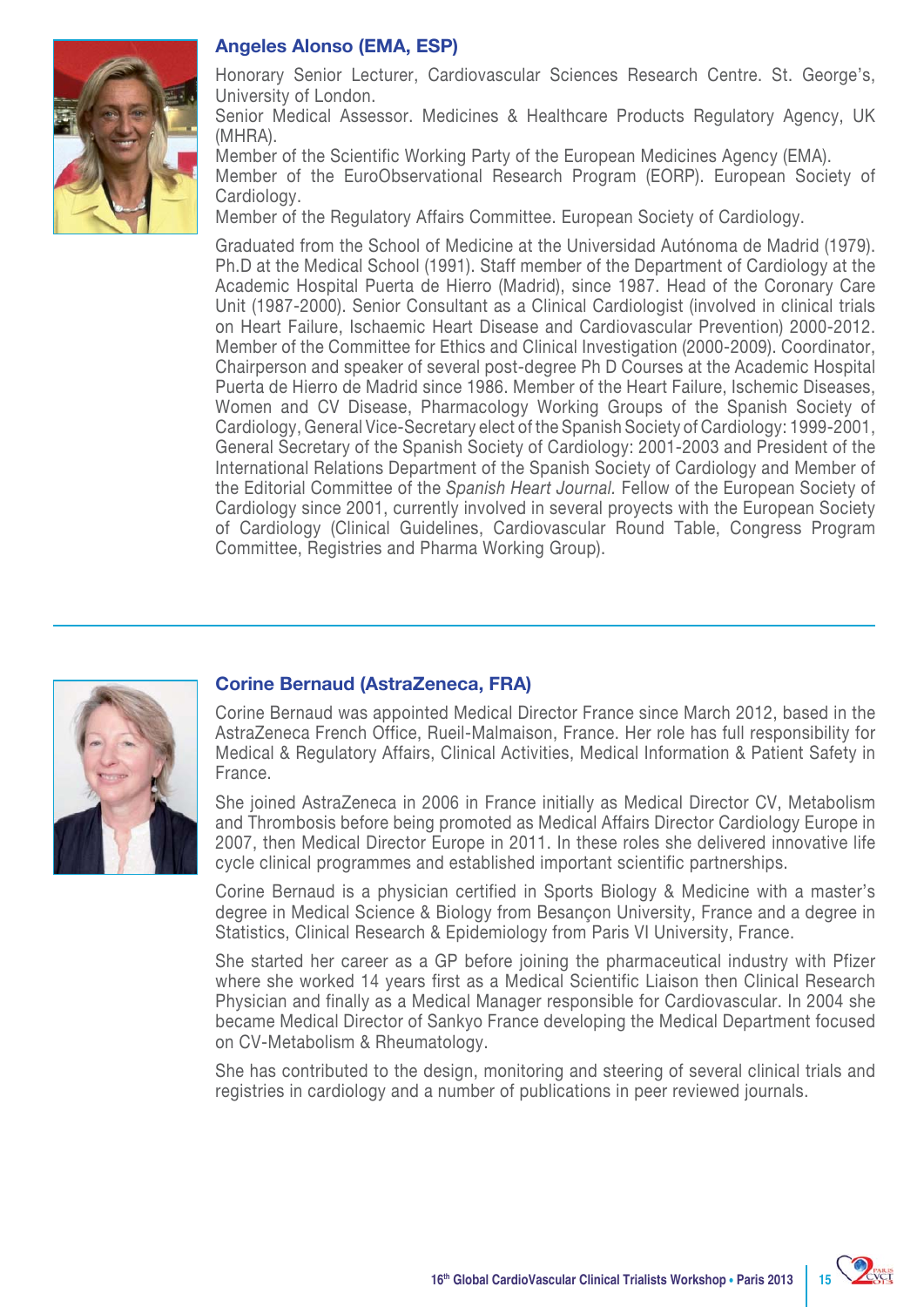# **Denise E. Bonds (NHLBI, USA)**

Dr. Bonds receive her medical degree from Creighton University, completed her internal medicine residency at Alameda County Medical Center and a research fellowship and Masters in Public Health at Boston University. Dr. Bonds was a faculty member at Wake Forest University and the University of Virginia before joining National Heart Lung and Blood Institute (NHLBI) in 2009. During her time as a faculty member, she worked on cardiovascular clinical trials including the Action to Control Cardiovascular Risk in Diabetes (ACCORD) study and the Women's Health Initiative.

Since joining NHLBI, Dr. Bonds has continued to focus on clinical trials. She is a member of the project team for the Systolic Blood Pressure Intervention Trial (SPRINT), Prospective Multicenter Imaging Study for Evaluation of Chest Pain (PROMISE), and the Health Care Systems Research Collaboratory. Her research interests include developing new methods to stream line and reduce the cost of conducting clinical trials. She is the program officer for RFA 12-019 Pilot Studies to Develop and Test Novel, Low-Cost Methods for the Conduct of Clinical Trials and a soon to be released RFA to conduct Low-Cost Pragmatic Patient-Centered Randomized Controlled Intervention Trials.



#### **Jeffrey S. Borer (New York, USA)**

Jeffrey S. Borer, M.D., is Professor of Medicine, Cell Biology, Radiology and Surgery at the State University of New York Downstate Medical Center. From 2009 through 2013 he served as Chairman, Department of Medicine, at SUNY Downstate, and now continues as Chief, Division of Cardiovascular Medicine, and Director of two research institutes at Downstate. Dr. Borer received a BA from Harvard, M.D. from Cornell, trained at the Massachusetts General Hospital, spent 7 years in the Cardiology Branch, NHLBI, and a year at Guy's Hospital (London) as Senior Fullbright Hays Scholar and Glorney-Raisbeck Fellow in the Medical Sciences, returned to Cornell for 30 years as Gladys and Roland Harriman Professor of Cardiovascular Medicine and Chief, Division of Cardiovascular Pathophysiology. He has been an Advisor to the USFDA for 36 years, chaired the CardioRenal Drugs Advisory Committee for 3 terms, and the Circulatory Devices Advisory Panel for one term, was a life sciences Adviser to the US National Aeronautics and Space Administration for 24 years, has served as officer/board member of several national professional societies (currently President, Heart Valve Society of America), has published almost 450 scientific papers and 5 books, primarily related to heart valve diseases, chronic stable coronary artery disease and cardiac imaging, has participated in various roles in numerous clinical trials, is editor-in-chief of the journal, *Cardiology*, and has received several awards and other recognitions for his work.



#### **Gonzalo Calvo (Barcelona, ESP)**

Gonzalo Calvo, MD, PhD, is Consultant in Clinical Pharmacology at Hospital Clinic of Barcelona. He has a vast regulatory experience, having served as member of the EMA- Committee for Human Medicinal Products (CHMP) from 2002 to 2011. For more than 10 years he chaired the CHMP CV Working Party, the EMA policy-making body in cardiovascular diseases from 2000 to 2011. He is the acting chair of the European Association for Clinical Pharmacology and Therapeutics (EACPT). On 24 September 2013 he was elected as co-chair of the EMA-Healthcare Professionals Working Party (HCPWP).

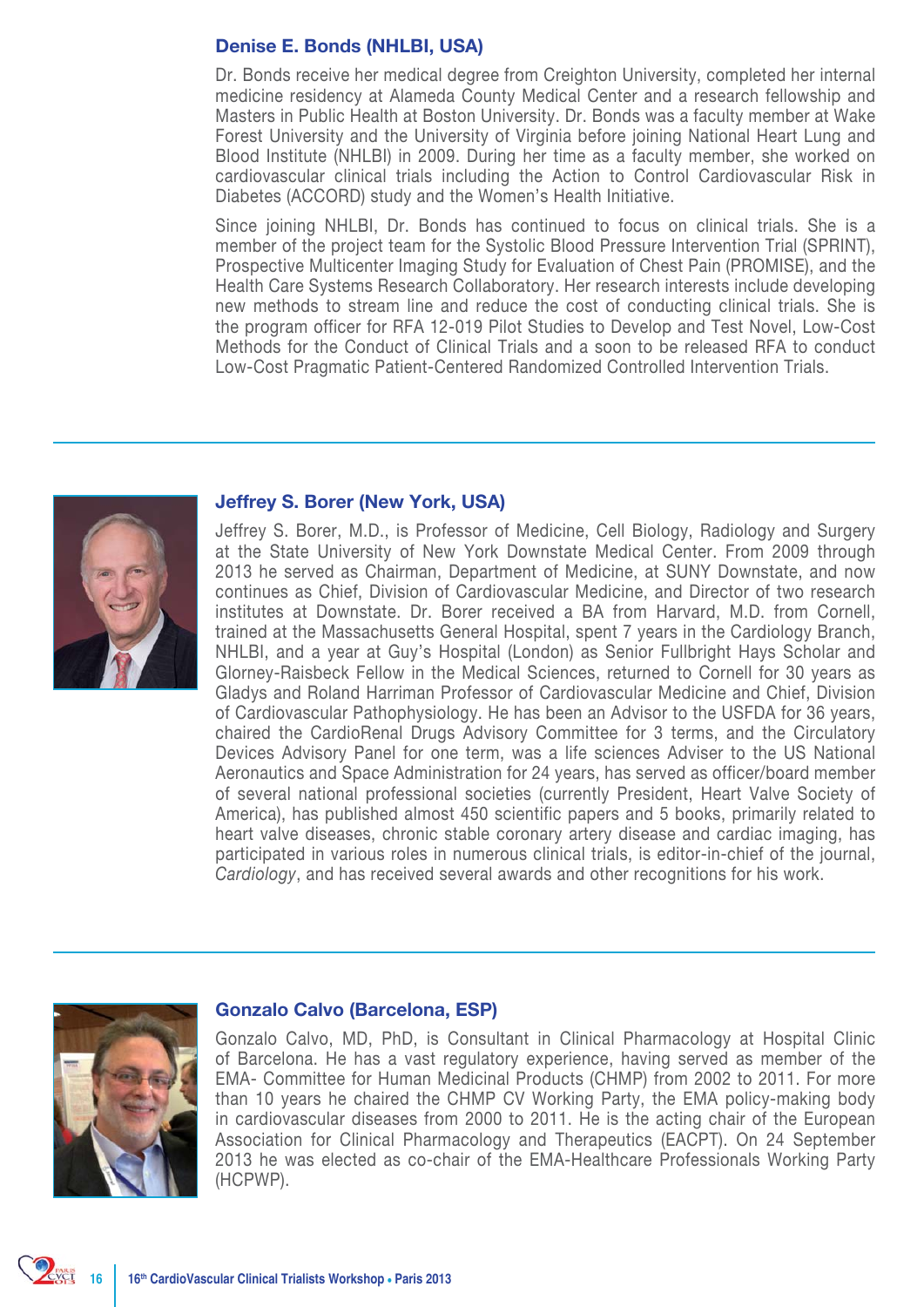

# **Edoardo Camenzind (Geneva, CHE)**

Medical School, University of Zurich, Switzerland. Clinical training in internal medicine and neurology and clinical research in hypertension, University Hospital Lausanne, Switzerland. Cardiology with emphasis on interventional cardiology, University Hospital Geneva, Switzerland and clinical research in interventional cardiology, Thoraxcenter, Erasmus University, Rotterdam, The Netherlands. Former director interventional cardiology University Hospital Geneva, Switzerland. Associated Professor University of Geneva, Switzerland and Professore a contratto University of Parma, Italy. President of the Foundation for Research and Treatment of Cardio-Vascular Diseases. More than 60 publications in peer-reviewed journals and one edited book on Local Drug Delivery for Coronary Artery Disease.



#### **Fernando de Andrès-Trelles (Universidad Complutense de Madrid and SAWP of the EMA, ESP)**

Fernando de Andres-Trelles MD, PhD, is Professor of Pharmacology at Madrid's Universidad Complutense (Spain). Involved in evaluation of new medicines since 1993. Currently a member of the Paediatric Committee (PDCO) and of the Scientific Advice Working Party (SAWP) of the European Medicines Agency (EMA). Also a member of the Medicines Evaluation Board (CMH) of The Spanish Medicines Agency (AEMPS).



# **Amany Elgazayerly (EMA, NED)**

Amany Elgazayerly is a senior clinical assessor in the Dutch Medicines Evaluation Board, the Netherlands. She obtained her Bachelor in Medicine and Surgery degree from Cairo University, Egypt. She worked as a researcher in the research institute of Ophthalmology in Cairo. Then she obtained a Master and PhD degrees in Pharmacology from Cairo University. She then followed an academic career and worked as a lecturer and assistant professor in pharmacology in Cairo University.

Since 2005 she pursued a career in the regulatory field, working as a cardiovascular assessor in the Dutch agency. She is also a member of the Scientific advice group of the European Medicines Agency EMA, and a member of the Cardiovascular working group in EMA. This is the group responsible for drafting and updating EU regulatory guidelines. Her main fields of interests are pulmonary arterial hypertension, anticoagulants, and antiarrhythmics.

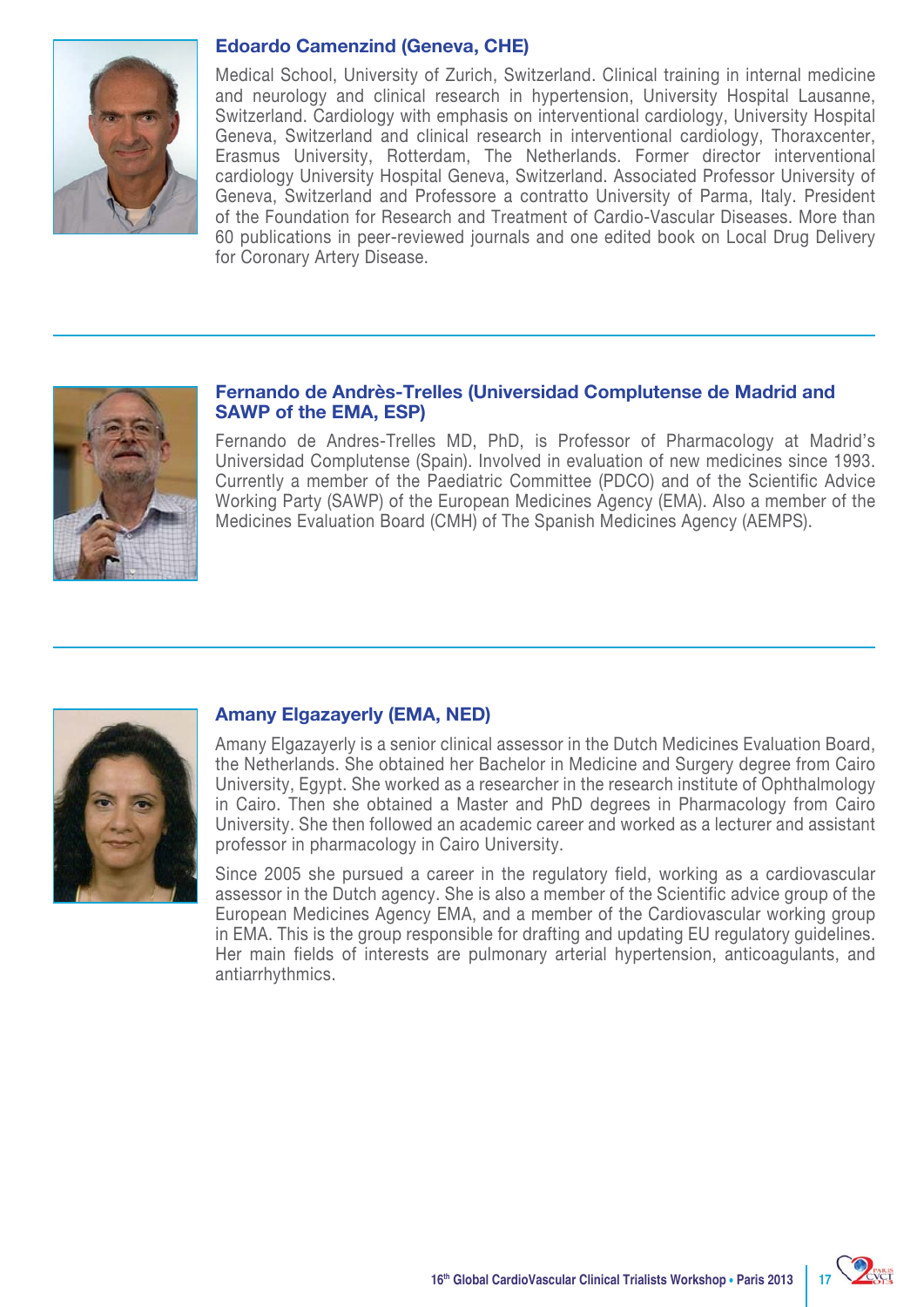# **Carola Friedman (Novartis, USA)**

Carola Friedman is a Vice President and Senior Global Program Medical Director in the Novartis Critical Care Franchise. She joined Novartis in 2004, and has had responsibility for large development programs as well as the transition of cardiovascular drugs from Translational Medicine to Development. She has extensive pharmaceutical industry experience in Clinical Development and Medical Affairs in the areas of thrombosis, ischemia, heart failure and lipids.

Carola Friedman joined the industry following a cardiology practice, and is a Board Certified cardiologist and a Fellow of the American College of Cardiology.



# **Nancy Geller (NHLBI, USA)**

Nancy L. Geller has been the Director of the Office of Biostatistics Research at the National Heart, Lung and Blood Institute of the National Institutes of Health since 1990. She directs a group of 12 statisticians who collaborate in the design, implementation, monitoring and analysis of multicenter clinical trials in heart, lung and blood diseases and sleep disorders and administers all statistical activities of the National Heart, Lung and Blood Institute. She has been or is involved in the design and analysis of a number of cardiovascular trials, including PEACE, AFFIRM, WHI (Women's Health Initiative), FREEDOM, ACCORD, the ongoing Ranolazine ICD trial (RAID), the recently completed COAG (Clarification of Optimal Anticoagulation through Genetics) trial and a recently completed trial of repair versus replacement of the mitral valve in severe ischemic mitral regurgitation. She has published over 200 papers in the statistical and medical literature. She is an Associate Editor of *Biometrics* and a member of the Editorial Board of *Clinical Trials.* She is a Fellow of both the International Statistics Institute and the American Statistical Association. She was the winner of the 2009 Janet L. Norwood Award for outstanding achievement by a woman in the statistical sciences and was 2011 President of the American Statistical Association.



# **David Gordon (NHLBI, USA)**

David Gordon, MD, PhD, MPH, is a cardiovascular clinical trialist and epidemiologist, who has served since 2002 as Special Assistant for Clinical Studies in the NHLBI's Division of Cardiovascular Sciences (DCVS). He is a graduate of the University of Chicago undergraduate (1967) and MD/PhD (1973) programs and also received an MPH in epidemiology from the University of North Carolina in 1981. He first joined NHLBI as a post-doc in Ed Korn's Laboratory of Cell Biology in 1974, where he developed a procedure to isolate and purify actin from non-muscle cells. In 1977, he moved to the NHLBI extramural Lipid Metabolism Branch as a medical officer for the Lipid Research Clinics (LRC) program. He has worked with numerous NHLBI clinical trials since then, including WAVE, ALLHAT, BARI 2D, and the Cardiovascular Cell Therapy Network, and has published papers on the epidemiology of HDL, meta-analysis of cholesterol trials, seasonal variation of cholesterol, the correlates and predictive value of exercise testing, and on data and safety monitoring in clinical trials. He has also participated in all four National Cholesterol Education Program Adult Cholesterol Treatment panels. In June 2013, Dr. Gordon assumed the position of Acting Associate Director of the DCVS Prevention and Population Sciences Program.

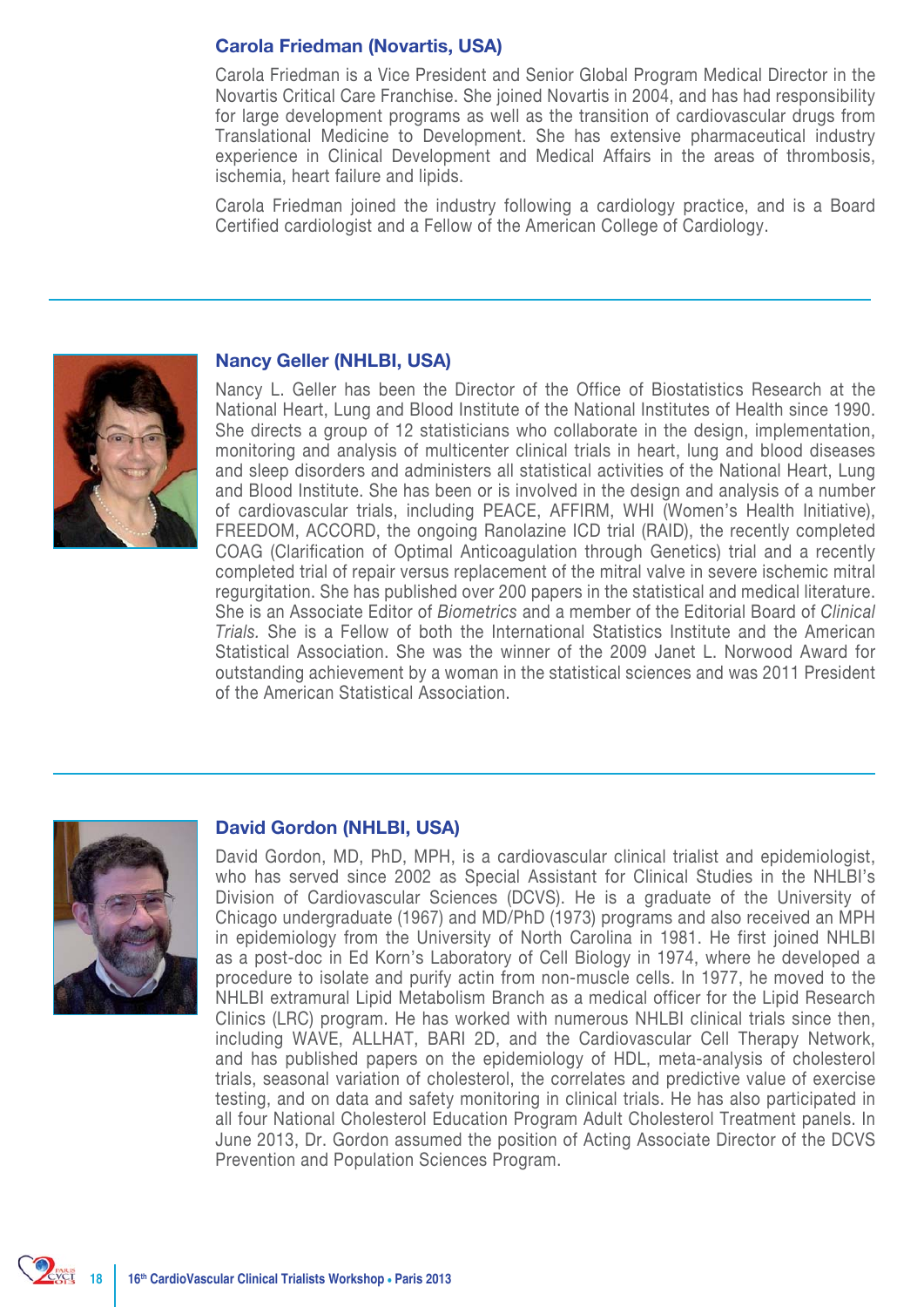

# **Desmond Julian (London, GBR)**

Professor Desmond Julian undertook his undergraduate medical education in Cambridge and London, and trained in cardiology at the National Heart Hospital, London, Harvard Medical School, and Edinburgh. In 1961 he was the first to put forward the concept of the coronary care unit in an article in *The Lancet* and went to Sydney, Australia to set up the first coronary unit. He was Cardiologist in the Royal Infirmary Edinburgh from 1964 to 1975 and Professor of Cardiology in the University of Newcastle-upon-Tyne from 1975 to 1986, and subsequently Medical Director of the British Heart Foundation from 1986 to 1993.

He was awarded the Gold Medal of the European Society of Cardiology in 1998, the Mackenzie Medal of the British Cardiac Society in 2003 and the International Service Award of the American College of Cardiology in 2005.

He was Editor of the *European Heart Journal* from its inception in 1979 to 1988. He is the author or editor of some 20 books on cardiological topics. He has been involved in the design, monitoring and analysis of many of the major clinical trials in cardiology including the ISIS trials, Consensus and 4S.



# **Joerg Koglin (Merck, USA)**

Joerg Koglin, MD, PhD, is Executive Director, Section Head, Cardiovascular Clinical Research, at Merck Research Laboratories. He is board-certified in Internal Medicine and Cardiology. After more than 10 years as an academia-based physician with a junior faculty position at the Department of Cardiology, University of Munich, Germany, Dr Koglin has worked in corporate R&D for over 10 years. Since joining Merck Research Laboratories in 2007 in the Late Stage Global Clinical Development organization, Dr Koglin has been involved as the Clinical Lead and Development Team Lead in various early and late development programs for atherosclerosis, hypertension, ischemia/reperfusion, thrombosis and atrial fibrillation compounds and supporting the development of novel biomarker platforms to further enhance clinical development of cardiovascular drugs.

In his current role, Dr. Koglin is Section Head in the Cardiovascular Clinical Research Team providing clinical and medical oversight for all development programs around heart failure, pulmonary hypertension, and atrial fibrillation, and supports overall cardiovascular strategy development.

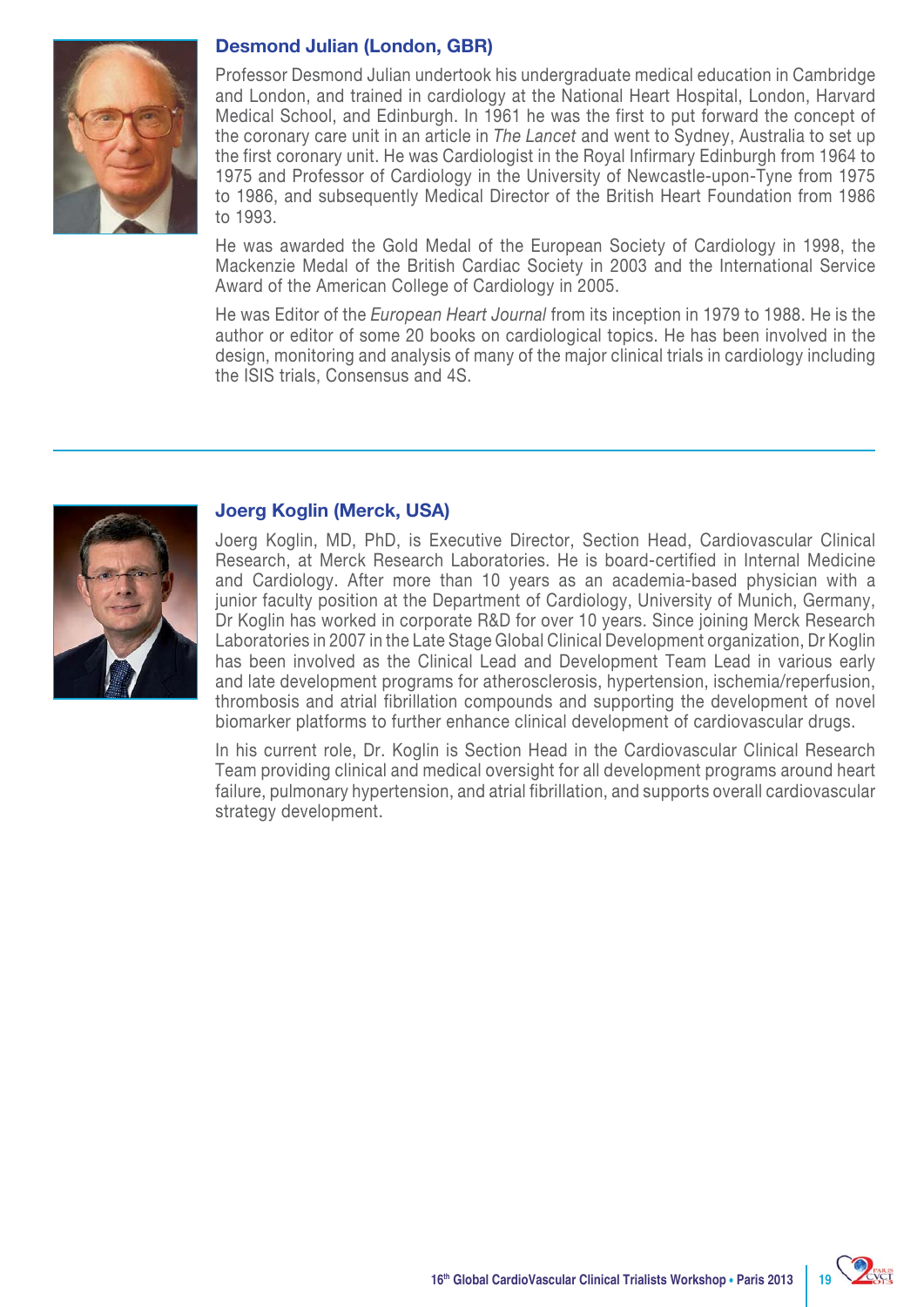

# **Stuart Kupfer (Takeda, USA)**

Stuart Kupfer, MD, serves as Global Therapeutic Area Head of Cardiovascular and Metabolic Diseases at Takeda Pharmaceuticals International and is based in Deerfield, IL, USA. His areas of research include heart failure, hypertension, thrombosis, diabetes, obesity, and dyslipidemia. Dr. Kupfer previously served on the medical school faculty of Washington University in St. Louis, MO, USA where he conducted basic research in gene regulation of steroid hormone receptors and bone metabolism. Dr. Kupfer received his M.D. at the University of Florida in Gainesville, FL, USA and conducted his residency training at Yale-New Haven Hospital, New Haven, CT, USA and endocrinology fellowship at the University of North Carolina in Chapel Hill, NC, USA.



# **Carolyn Lam (Singapore, SGP)**

Dr Carolyn Lam, MBBS, MRCP, MS, FACC, FESC, is an Associate Professor of the Yong Loo Lin School of Medicine, Singapore; a Consultant Cardiologist at the National University Heart Centre, Singapore; and the Director of the first Women's Heart Health Clinic in Singapore. She graduated from the Faculty of Medicine, National University of Singapore, did her Cardiology Fellowship at the Cardiac Department of NUH, and pursued her Research Fellowship at the Cardiorenal Laboratory, Heart Failure Fellowship at the Division of Cardiovascular Diseases, and Advanced Cardiology and Master of Biomedical Sciences at Mayo Clinic, Rochester MN. She returned to Singapore in 2010 on the National Medical Research Council's Clinician Scientist Award, concurrently holding appointments as Assistant Professor of Medicine, College of Medicine, Mayo Clinic, and Adjunct Assistant Professor, Section of Preventive Medicine & Epidemiology, Boston University School of Medicine.

Dr Lam is the principal investigator of an ongoing nation-wide heart failure study in Singapore (the Singapore Heart Failure Outcomes and Phenotypes [SHOP] study) and a multinational Asian study of patients with heart failure across 11 Asian countries (Asian Sudden Cardiac Death in Heart Failure [ASIAN-HF] study). She is on the Executive Committees of several global heart failure trials. She started the first Heart Failure with Preserved Ejection Fraction Programme and Women's Heart Health Clinic in Singapore, was awarded the L'Oreal Women In Science Award (2012) for her work in women's cardiovascular disease, was named an InterAcademy Medical Panel Young Physician Leader at the World Health Summit in Berlin (2012), and is currently recipient of the Senior Investigator Clinical Scientist Award (2013). She is the editor-in-chief of the *ASEAN Heart Journal*.

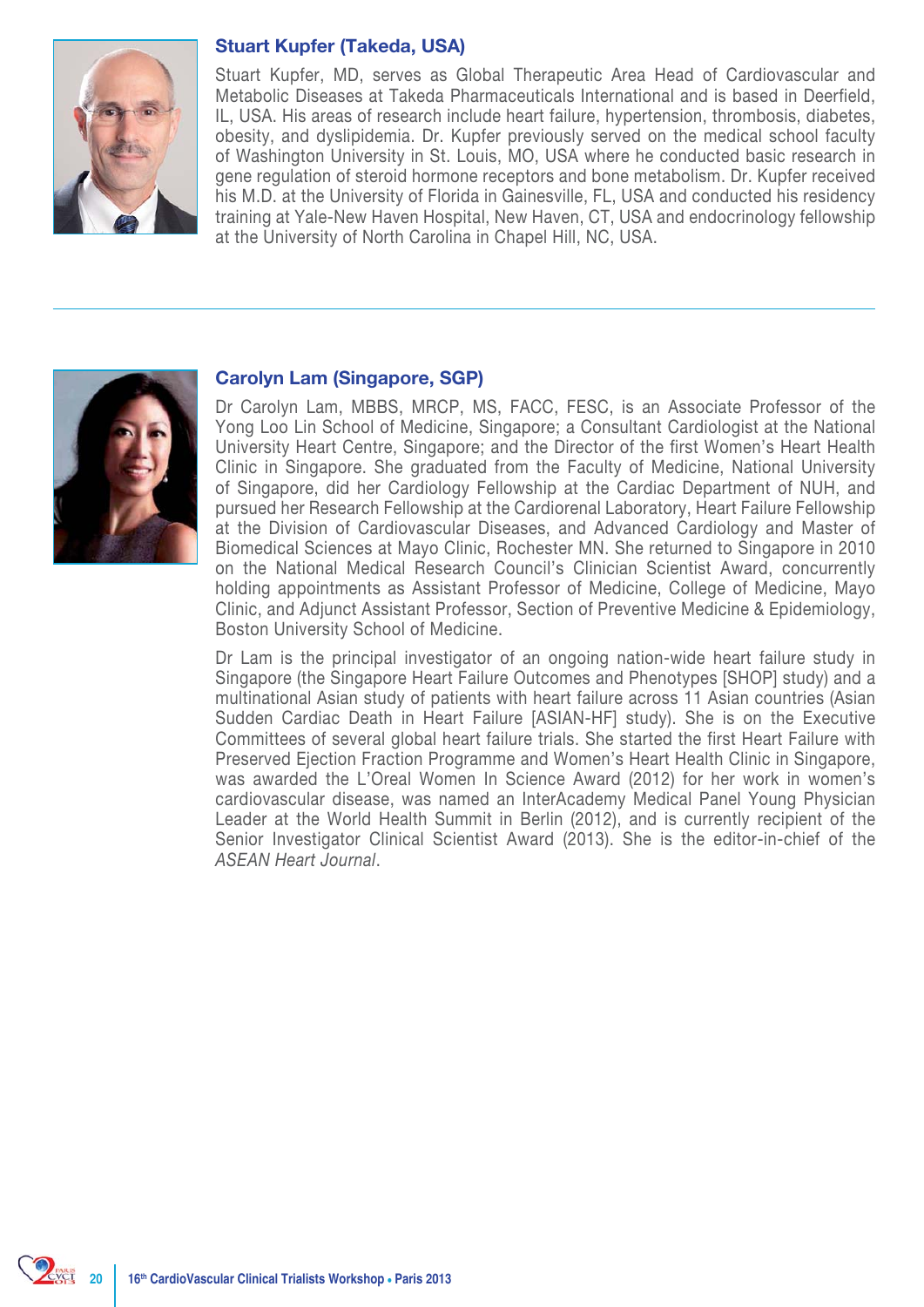

# **Andrea Laslop (EMA, AUT)**

Andrea Laslop joined AGES, the Austrian Agency for Health and Food Safety, on January 1<sup>st</sup>, 2006. She is heading there the Scientific Office, which constitutes the link to the European Medicines Agency (EMA) with a focus on the different types of centralised European procedures during drug development, marketing authorisation applications and life-cycle management. Since 2003 she is a member of the EMA Scientific Advice Working Party, in 2007 she also became alternate member of the Committee for Human Medicinal Products of the EMA, where she is representing Austria now as the full member since 2009.

Prior to this, Andrea Laslop worked as an associate professor of pharmacology and toxicology at the Medical University of Innsbruck, Austria, where she earned her MD and later on specialized as a pharmacologist. Her professional career included several sojourns for joint research projects at the NIMH in Bethesda, the Albert Einstein College of Medicine in New York and the Clinical Research Institute of Montreal.



# **Cecilia Linde (Stockholm, SWE)**

Cecilia Linde, MD, PhD, is Professor and former Head of Cardiology of the Karolinska University Hospital in Stockholm, Sweden. Her research focuses CRT in heart failure. She was a co-chairman in the MUSTIC study, the first randomized controlled study ion CRT in severe to moderate heart failure, and is the principal investigator of the REsynchronization reVErses Remodeling in Systolic left vEntricular dysfunction (REVERSE) study, which was the first to show a benefit of CRT in mild heart failure. She is presently the PI of the ongoing MiracelEF study focusing on CRT in mild to moderate heart failure and LVEF 36-50%. Dr Linde is the author of more than 200 papers, reviews and meeting abstracts in a wide variety of fields including CRT, haemodynamic monitoring and the molecular biology of arrhythmias, and she serves on the editorial board of several journals. She has been a board member of the European Heart Rhythm Association (EHRA), an official branch of the European Society of Cardiology. She has been involved in the EHRA Task Force for guidelines in pacing and CRT published 2007 updated 2010 and is a member of the scientific committee of the European cardiac resynchronization therapy survey. She is chair of the scientific program committee for EHRA Europace Cardiostim in Milan 2015 and a member of the Board EHRA.

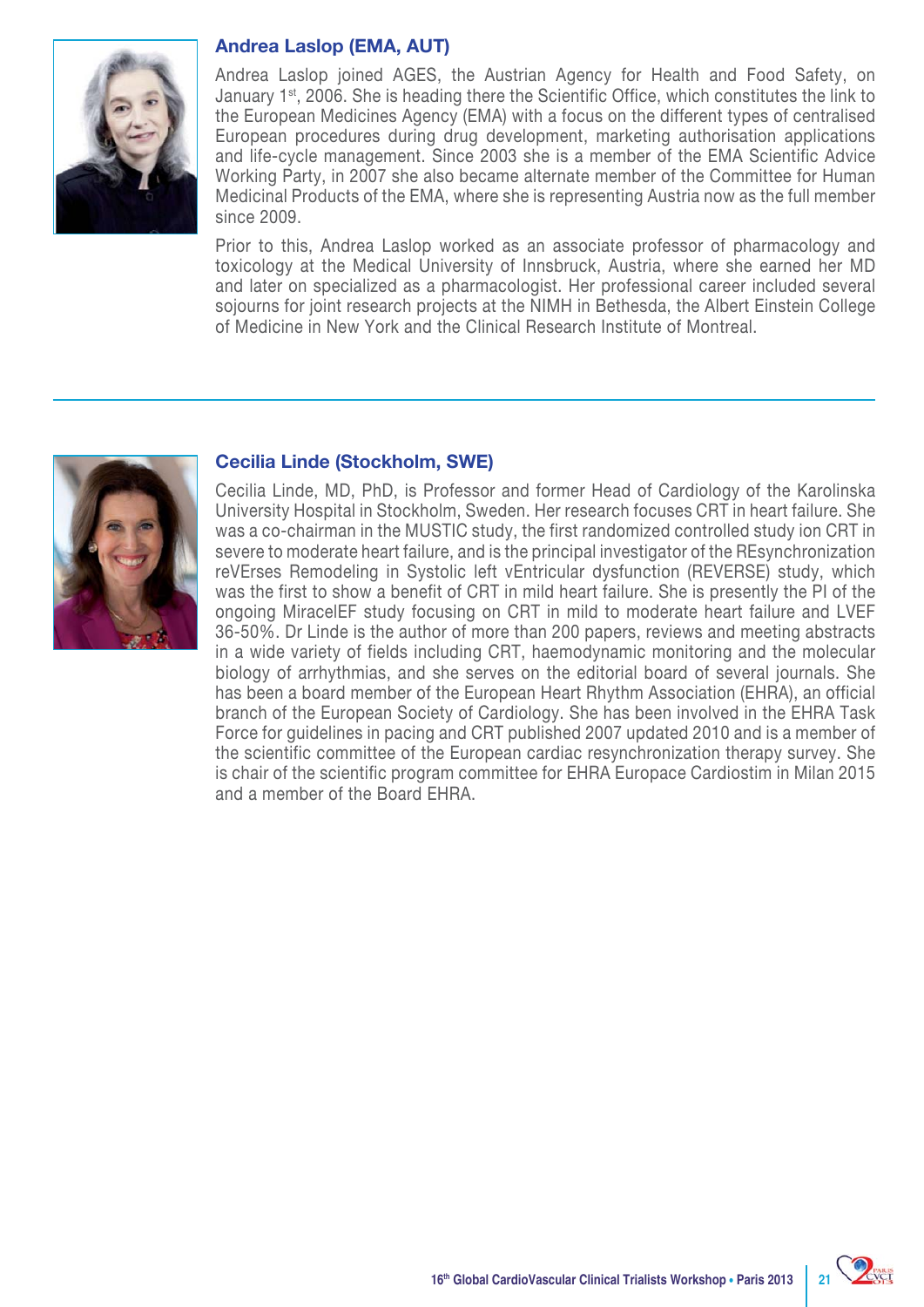# **Patricia Maillère (Servier, FRA)**



Patricia (Pharm. D.) is Director Worldwide Regulatory Affairs (Pharmacien Responsible) at Les Laboratoires Servier. She is responsible for worldwide development support, registration procedures and product maintenance, as well pharmaceutical affairs in France, scientific information management and clinical quality assurance. Among her areas of expertise are centralized and decentralized European procedures, registration in key emerging countries, scientific advice, PIP, orphan designation and HAS filing. She has worked at Servier since 1984, specialising in regulatory affairs and R&D coordination. She is a member of AFAR, IPEC, DIA and EFPIA.



# **Kiyoshi Nobori (PMDA, JAP)**

Kiyoshi Nobori, MD, PhD, is currently a Reviewer of Pharmaceuticals and Medical Devices Agency (PMDA), Japan. Prior to joining PMDA, he served as an Assistant Professor in Cardiology Division at Akita University in Japan (2006-2011). Dr. Nobori received his MD from Shinsyu University in Japan. He received his PhD from Tokyo Medical and Dental University, and his postdoctoral fellowship at Center for Cardiovascular Development, Baylor College of Medicine, Houston, TX.



# **Gunnar Olsson (previously AstraZeneca, SWE)**

Graduated from Karolinska Institutet (medical school) in 1978 for medical degree. Licence to Practice Medicine 1980 (post-internship), Registrar 1980-86, Consultant 1986-1989.

PhD 1984, Specialist in Cardiology and Internal Medicine 1985, Associate Professor in Cardiology 1986, Adjunct Professor at Karolinska Institutet, Stockholm 1998-2010.

Honorary Doctorate in Medicine (honoris causa) at Gothenburg University 2004.

Medical Director (Cardiovascular) in Astra 1989, Various leadership roles in Astra/ AstraZeneca R&D, and Vice President & Head of Cardiovascular and Gastro-intestinal in Global R&D 2003-2013. Approximately 125 publications in the field of cardiovascular medicine.

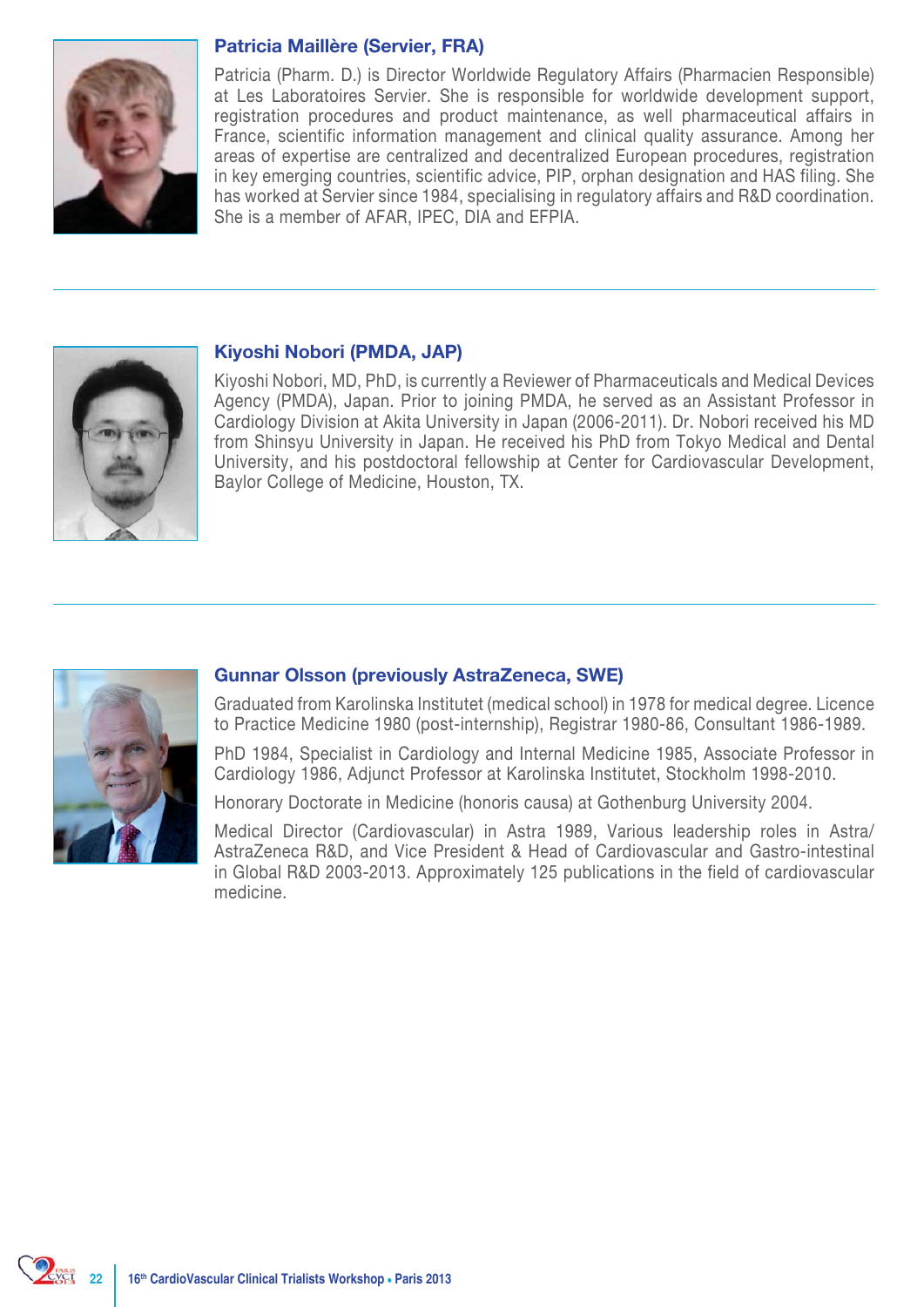

#### **Ileana Piña (New York, USA)**

Ileana L. Piña, MD, MPH, received her Doctor of Medicine from University of Miami in 1976, followed by an internal medicine residency (University of South Florida) and cardiology fellowship (University of Miami). Between 1982 and 2006, Dr. Piña served as a director at several institutions, in which she initiated cardiopulmonary testing of heart failure patients and established a cardiac rehabilitation program. From 2006 to 2009 she completed a Quality Fellowship at the Cleveland VA and, in 2010, obtained a Masters in Public Health.

Dr. Piña served as principal investigator in multiple heart failure trials, including PRECISE, ELITE and ATLAS, co-investigator for VEST and Val-HeFT, and served on the DSMB of WARCEF. She is a former member of the Heart Failure Society of America Executive Council and former Chair of NHLBI, via the HF-ACTION study and Clinical Trials Committee. A recent recipient of the prestigious AHA Chairman's Award (November 2013), Dr. Piña continues in her efforts to further AHA's strategic goals. She is currently on the Get With the Guidelines and Target HF committees and the Go Red for Women committee (AHA).

In July 2011, Dr. Piña joined Albert Einstein College of Medicine and Montefiore Medical Center as Professor of Medicine and Epidemiology & Population Health, and Vice Chief for Academic Affairs, respectively. Her primary role is to reduce re-admission rates for heart failure patients, as she continues to co-direct the National Heart Failure Training program, a CME activity. To date, Dr. Piña continues her involvement with the FDA as a consultant for devices.



# **Bertram Pitt (Ann Arbor, USA)**

Bertram Pitt is a professor of medicine emeritus at the University Of Michigan School Of Medicine. Dr. Pitt obtained his MD degree from the University of Basel in Switzerland in 1959. He subsequently did a fellowship in cardiology at the Johns Hopkins University School of Medicine and remained on the faculty there until 1977 when he left to direct the division of cardiology at the University of Michigan School of Medicine. He has been chairman or co-chairman of a number of clinical trials in cardiology including: SOLVD; ELITE I and II; Prevent; Rales and Ephesus. He is currently chairman of the steering committee of the NHLBI TOPCAT trial examining the effect of spironolactone in patients with HF and preserved LV systolic function; co-chairman of the Emphasis-HF trial examining the role of eplerenone in patients with NYHA Class II HF; chairman of Break-DHF; co-chairman of STOP-CKD; co-chairman of Exceed; co-chairman of Escape-SHF and Escape-DH F; chairman of a study evaluating the role of an aldostereone synthase inhibitor in patients with HF and is a member of the executive committee of the Accomplish trial. In addition, he serves as the chairman of the DSMB for the NHLBI HF-Action trial and has over 500 articles in peer reviewed journals.

Dr. Pitt has been a member of a numerous medical journal editorial boards. He has also been a member of a number of medical organizations and has served as an advisor to the clinical trials branch of the NHLBI and a member of the FDA cardio-renal advisory board. He has been awarded the James B. Herrick Award by the Council of Clinical Cardiology of the American Heart Association and has been elected to the Society of Scholars of the Johns Hopkins University.

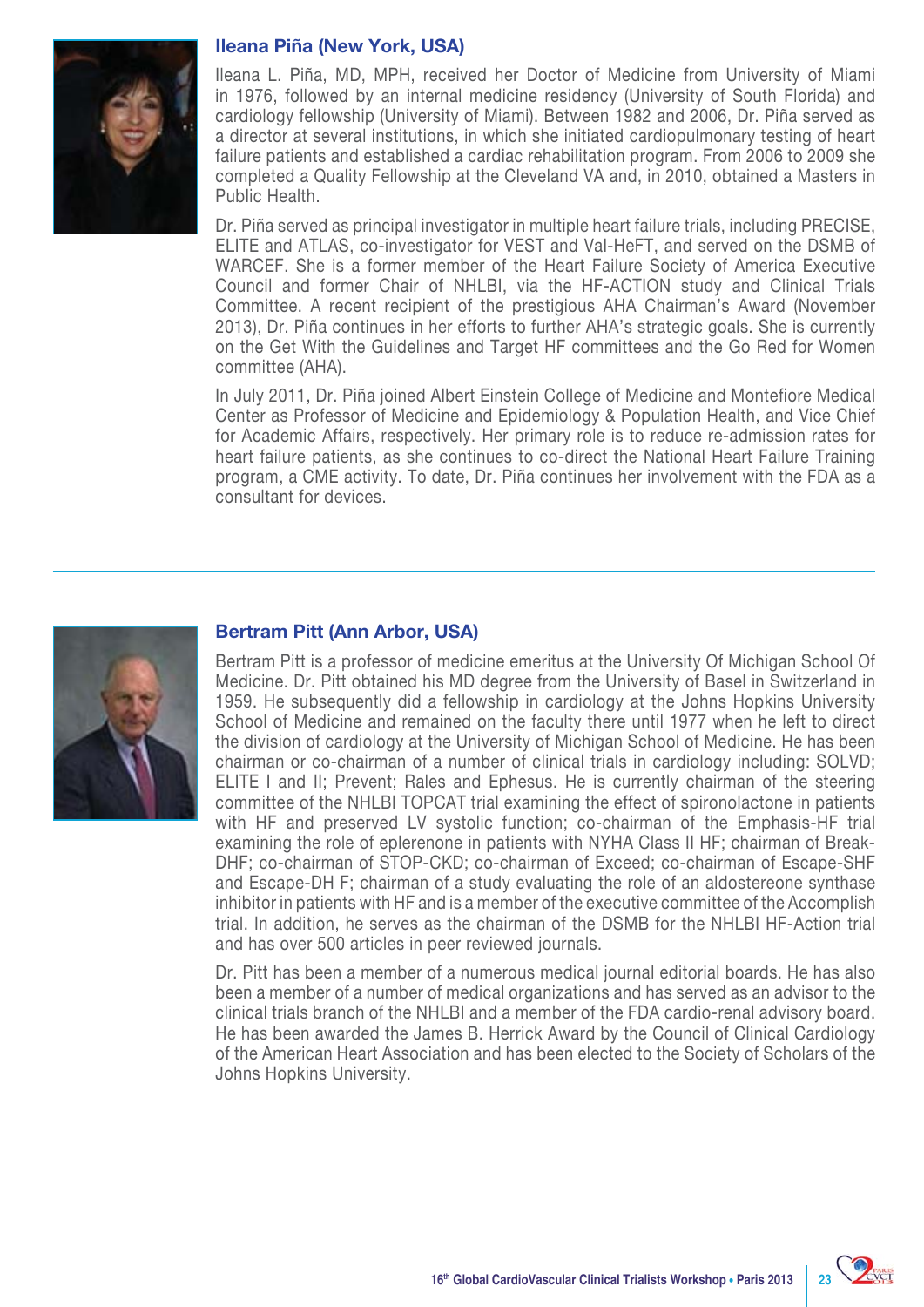

# **Stuart Pocock (London, GBR)**

Stuart J. Pocock is Professor of Medical Statistics at the London School of Hygiene and Tropical Medicine.

His primary research interest concerns clinical trials, both as regards methodological developments and applied collaboration in major trials. He also has interests in observational epidemiology especially pharmaco-epidemiology. His particular methodological areas of expertise include: standards for the statistical reporting of trials and epidemiological studies, the statistical ethical and organizational principles for data monitoring including early stopping guidelines, the presentation of time-to-event (survival) data, the pros and cons of non-inferiority trials, problems of multiplicity in trial reporting, eg, subgroup analyses, multiple outcomes and covariate adjustment, the development of prognostic risk scores, and the use/interpretation of meta-analyses.

Professor Pocock runs a statistical centre for the design, conduct, analysis and reporting of major clinical trials, especially in cardiovascular diseases.He is also a consultant statistician for a wider range of clinical trials in which expert statistical advice is needed, and serves as a statistical member of many trial data monitoring and steering committees.

He collaborates internationally especially with the Centro Nacional de Investigaciones Cardiovasculares in Madrid, and the Cardiovascular Research Foundation and Mount Sinai School of Medicine in New York. He is a frequent lecturer on a variety of clinical trials issues.



#### **Hubert Pouleur (Pfizer, USA)**

Hubert Pouleur, M.D., Ph.D., is Vice President in the department of Clinical Sciences, Pfizer Primary Care Business Unit. His responsibilities include working closely with commercial colleagues to determine the CV/Metabolic strategy for the Primary Care Business Unit.

Dr. Pouleur received his M.D. degree from the University of Louvain, Belgium, in 1973 and joined a Fellowship Program in Internal Medicine and Cardiology. From 1977 to 1978, he was a NIH Fogarty International Fellow at the University of California at San Diego. He became specialist in Internal Medicine and in Cardiology in 1978 and obtained a PhD in Cardiovascular Physiology from the University of Louvain in 1980. From 1979 to 1993, Dr. Pouleur was a faculty member of the University of Louvain Medical School, becoming Associate Professor in 1983 and Professor in 1991. In 1993, Dr. Pouleur joined Pfizer Central Research in Groton and moved to the NY Headquarters in 2001.

Dr. Pouleur is a Fellow of the American College of Cardiology, a Fellow of the American Heart Association, a Fellow of the Council of Basic Sciences of the AHA and a Fellow of the European Society of Cardiology. He is author or co-author of more than 180 articles published in peer reviewed journals.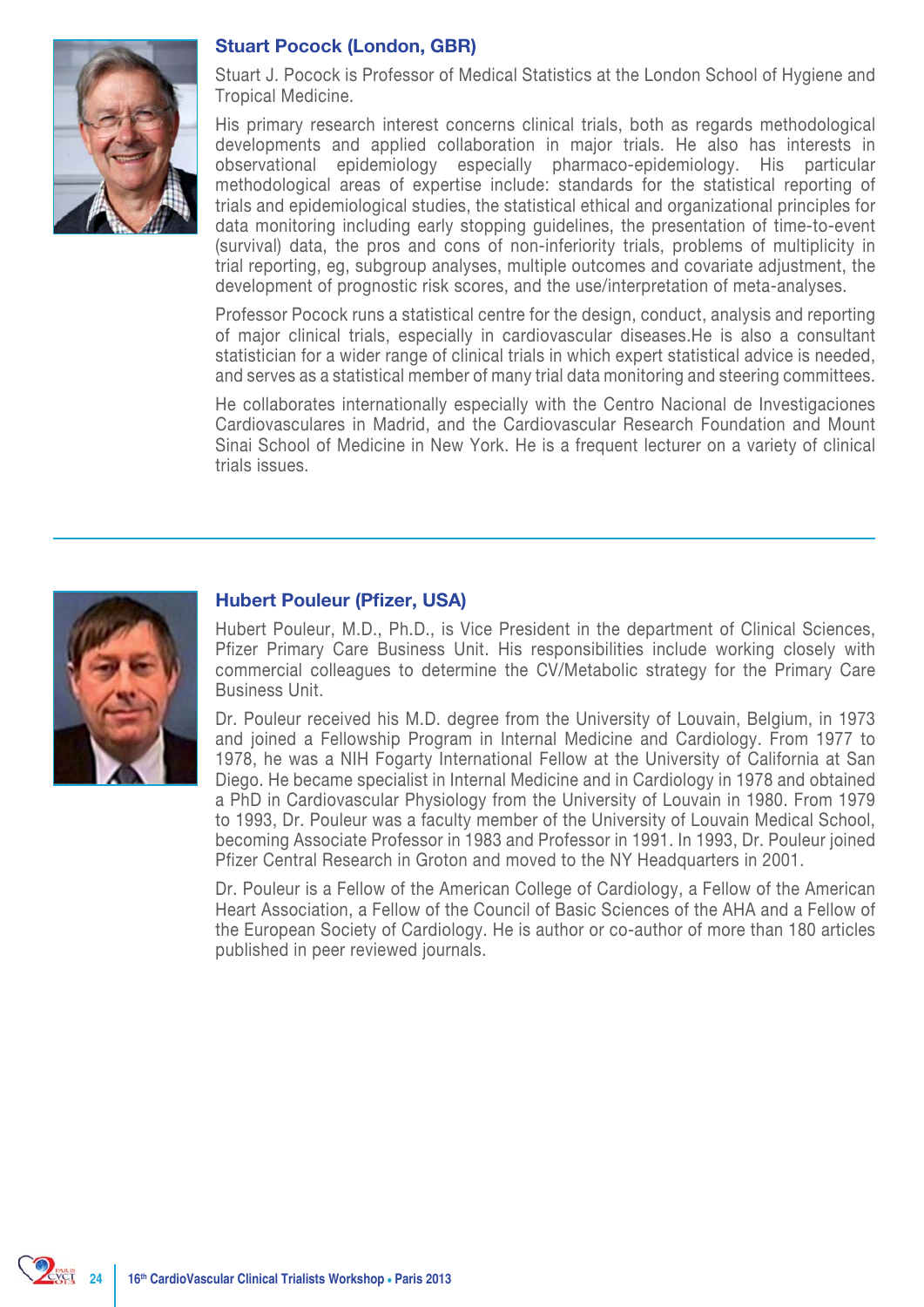

# **Krishna Prasad (MHRA, GBR)**

Manager, CV team, Expert Assessor/Cardiologist

MHRA, DoH UK, and St Thomas Hospital, London

Dr Prasad MB, BS, MD, FRCP, has a dual role at the MHRA, the UK regulatory agency, as a unit manager and an assessor. He is also a practicing cardiologist with a special interest in cardiovascular genetics and personalized medicine. He is a member of the Cardiovascular Working party of the CHMP/EMEA and the Co-rapp (EU/CHMP representative) for the ICH process relating to the E-14 guidance document. He has also been member of the pharmacogenomics working party of CHMP since its formal inception. In addition, prior to joining the MHRA, he worked as a BHF supported Research Fellow and Lecturer in Cardiology. His special areas of interest are heart failure, arrhythmias and sudden death where he was involved in research as an academic, with a number of publications. Dr Prasad's areas of special interest outside of cardiology are Pharmacogenetics/ pharmacogenomics, stratified medicine and drug innovation and he has been author on abstracts, publications including peer review papers, book chapters and editorials. He has an interest in development of regulatory guidance and in enhancing the interaction between academia, regulators and the other stakeholders.



#### **Yves Rosenberg (NHLBI, USA)**

Dr. Rosenberg, MD, M.P.H. is Chief of the Atherothrombosis and Coronary Artery Disease Branch, Division of Cardiovascular Sciences at the National Heart, Lung, and Blood Institute, National Institutes of Health, in Bethesda, Maryland. Dr. Rosenberg obtained his MD from the University of Lyon, France, and is Board certified in Preventive Medicine. He also has an MPH from the Johns Hopkins School of Hygiene & Public Health, and a MS in Clinical Pharmacology. Dr. Rosenberg's main research interests are the design and conduct of large multicenter phase III clinicaltrials; the methodology of trials of treatment strategies and comparative effectiveness trials. As a Program Director at NHLBI for the last 18 years he has led and participated in the development, conduct, analysis and reporting of more than a dozen major international clinical trials, the results of which have usually been incorporated in clinical guidelines and are influencing today's practice of cardiovascular medicine in the United States and all over the world. Dr. Rosenberg is currently the lead NIH Project Scientist for a randomized trial of genotype-guided warfarin therapy (COAG), the first large scale (1,015 participants) NIH trial of genotypeguided therapy and for the ISCHEMIA (International Study of Comparative Health Effectiveness with Medical and Invasive Approaches) an 8,000 participants, 400 sites trial. Dr. Rosenberg served as a member of the Society for Clinical Trials Board of Directors.

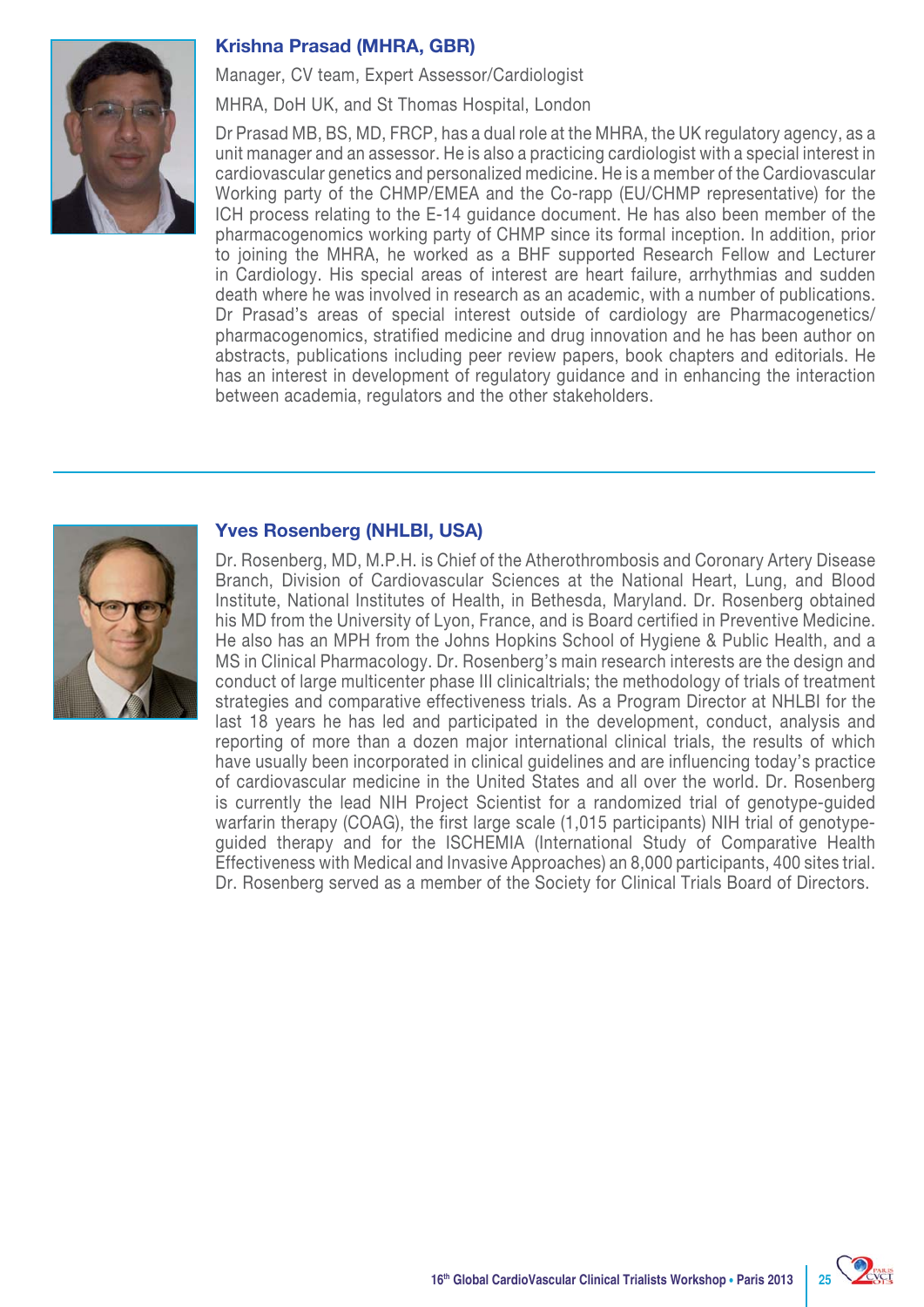# **Patrick Rossignol (Nancy, FRA)**



Patrick Rossignol, MD, PhD, is a Nephrologist and Vascular medicine specialist, Professor of Therapeutics at the University of Lorraine, France. Since 2007, he is deputy Director in Nancy University Hospital Inserm Clinical Investigation Center, which is headed by Professor Faiez Zannad, researcher in Inserm UMR\_S1116, and is consultant in the University Hospital Heart Failure and Hypertension Unit (ESH excellence Centre) as well as in hemodialysis clinics within a Disease Management program. He is mainly involved in clinical research, especially concerning circulating biomarkers, in the settings of heart failure, hypertension, hemodialysis and vascular diseases. He is also involved in translational basic research studies on the mechanisms of transition of hypertension and metabolic disorders to the cardiorenal syndrome. He is a EURECA-m (cardiorenal working group of ERA-EDTA) member since its creation in 2009 and was elected as board member in 2013. He is the PI of a doubleblind (spironolactone vs. placebo) CV outcome RCT in hemodialysis (ALCHEMIST), funded by the French Ministry of Health, and steering committee member of four international randomized clinical trials, including one led by EURECA-m.



#### **Patrick Serruys (Rotterdam, NED)**

Prof. Patrick W. Serruys, with respected *h-index – 118* is a professor of Interventional Cardiology at the Interuniversity Cardiological Institute of the Netherlands (1988-1998), and Erasmus MC. Since 1980 he was a Director of the Clinical Research Program of the Catheterization Laboratory, ThoraxCenter atErasmusUniversity, and since 1997 the Head of the Interventional Department, ThoraxCenter, Erasmus MC (University Medical Center Rotterdam), Rotterdam, The Netherlands.

He is a Fellow of the American College of Cardiology and a Fellow of the European Society of Cardiology and scientific council of the International College of Angiology.

In 1996 he received the TCT Career Achievement Award and in 1997 he was awarded the Wenkebach Prize of the Dutch Heart Foundation. In 2000 he was awarded the Gruentzig Award of the European Society of Cardiology. In 2001 he held the Paul Dudley White Lecture at the American Heart Association in the USA. In 2004 he received the Andreas Gruentzig Award of the Swiss Society of Cardiology. In 2005 he held the 4th International Lecture at the AHA and Mikamo Lecture at the Japanese heart Association. In 2006 he received the highest award of the Clinical Council of the American Heart Association: the James Herrick Award. In 2007 he received the Arrigo Recordati International Prize (Italy) and the ICI Achievement Award (bestowed by the President of Israel – Shimon Perez). In 2008 he received the Einthoven Penning (Leiden). In 2009 he became Doctor Honoris Causa from the University of Athens. In 2011 he received the Lifetime Achievement Award, bestowed by the American College of Cardiology, in recognition of many years of service and invaluable contributions to the ACC. At the end of 2011 Prof. Serruys received the Ray C. Fish Award, bestowed by the Texas Heart Institute, for outstanding achievement and contribution to cardiovascular medicine. In 2012 he received a Golden Medal of the European Society of Cardiology.

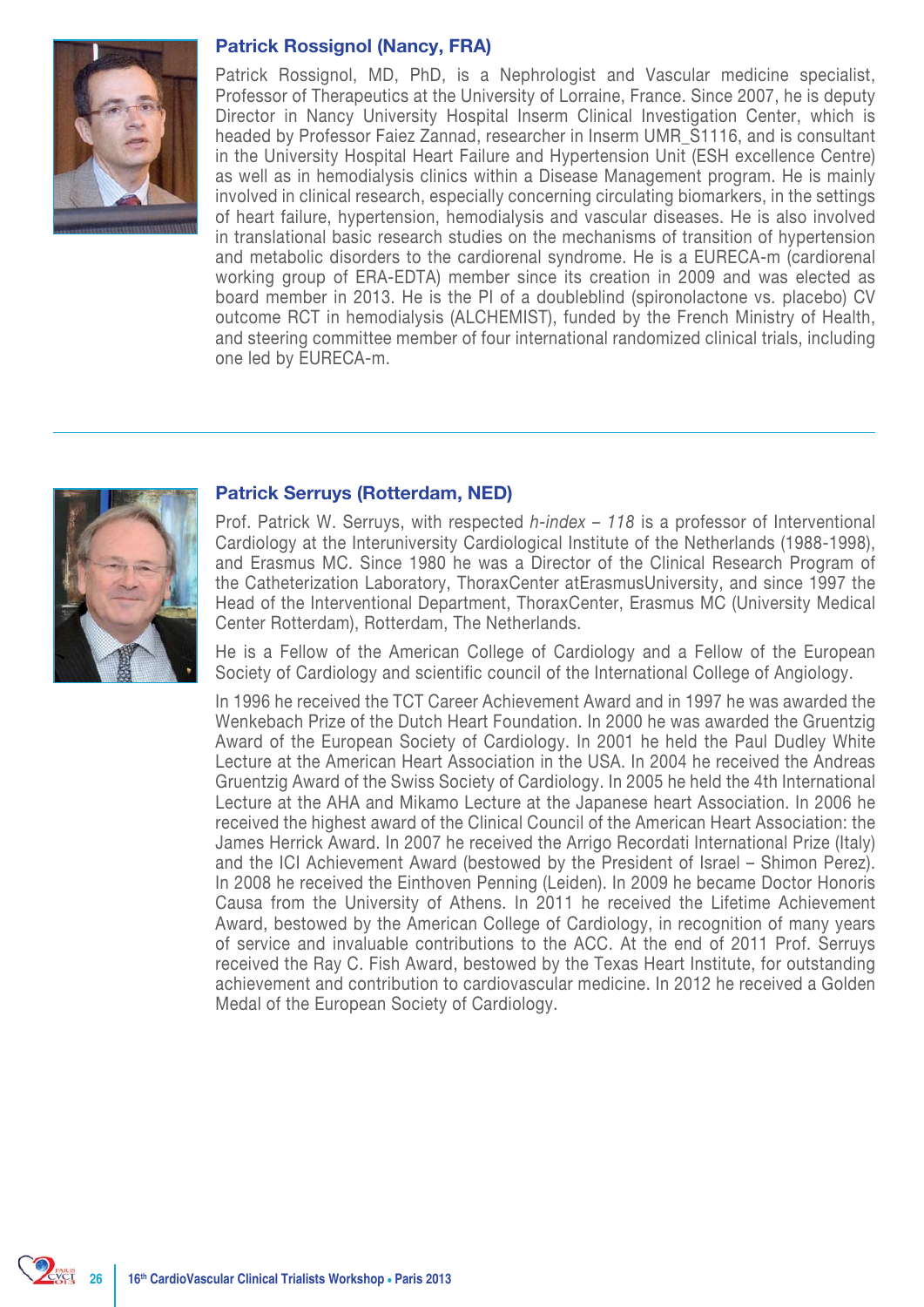# **Kaori Shinagawa (PMDA, JAP)**



Dr. Kaori Shinagawa, MD, PhD, majored in internal medicine, with an emphasis on cardiology. After graduating from National Saga Medical School in 1992, she conducted medical examinations and patients treatments including clinical electrophysiological studies as a cardiologist. She received her doctoral degree of Medical Science in 2000. Her main research field was to investigate the electrophysiological mechanisms and pharmacological treatment of atrial fibrillation, and she was a postdoctoral fellow of Dr. Stanley Nattel's laboratory at Montreal Heart Institute from 1999 to 2002.

She worked as a cardiologist at Eiju general hospital from 2002 to 2005. Since March 2005, she has been working at the Pharmaceuticals and Medical Devices Agency (PMDA). She is currently Senior Scientist for Clinical Medicine, PMDA. She has been involved mainly in the review and consultation of new cardiovascular drugs, and creating new guidelines for Japanese drug application. She has also been involved in International Conference on Harmonization of Technical Requirements for Registration of Pharmaceuticals for Human Use ICH activities since 2005 including E14 topic. She has authored over six papers for a variety of cardiovascular journals. Dr. Shinagawa's findings have been featured in Circulation, J Am Coll Cardiol, PACE, and Cardiovascular Res.

She also received Kimura Memorial Award from the Japanese Heart Rhythm Society in 2000.



# **Scott Solomon (Boston, USA)**

Scott D. Solomon, MD, is Professor of Medicine at Harvard Medical School, and Director of Noninvasive Cardiology and Senior Physician at Brigham and Women's Hospital. He also directs the Cardiac Imaging Core Laboratory and the Clinical Trials Endpoints Center at Brigham and Women's Hospital, and directs the Cardiac Imaging Center for the NHLBI sponsored Atherosclerosis Risk in Communities (ARIC) study and Hispanic Community Health Study – Study of Latinos (HCHS-SOL).

Dr. Solomon's research interests have focused on changes in ventricular structure and function following myocardial infarction, modifiers of risk and influences of outcome in patients following myocardial infarction and with chronic heart failure, cardiovascular safety of non-cardiovascular therapies, and factors that influence the transition from hypertension to heart failure. He has combined clinical trials with cardiac imaging, and has played a leading role in many international clinical trials in heart failure, hypertension and myocardial infarction, including the SAVE, HEART, VALIANT, CHARM, PEACE, OVERTURE, MADIT-CRT, ALOFT, ALLAY, TREAT, RED-HF, ALTITUDE, PARADIGM, FREEDOM, TOPCAT trials. He chaired the VALIDD, EXCEED, ASPIRE, PARAMOUNT trial. Dr. Solomon has directed the Harvard Medical School Cardiovascular Clerkshipand the echocardiography training program at Brigham and Women's Hospital for a decade. He has authored more than 250 original peer-reviewed articles, review articles and editorials, two textbooks of cardiac imaging, an iphone atlas of echocardiography, and the echocardiography sections for the next edition of *Braunwald's Heart Disease* and Harrison's *Principles of Internal Medicine.* He is Cardiology Section Editor at *UpToDate* and serves as Associate Editor at *Circulation*.

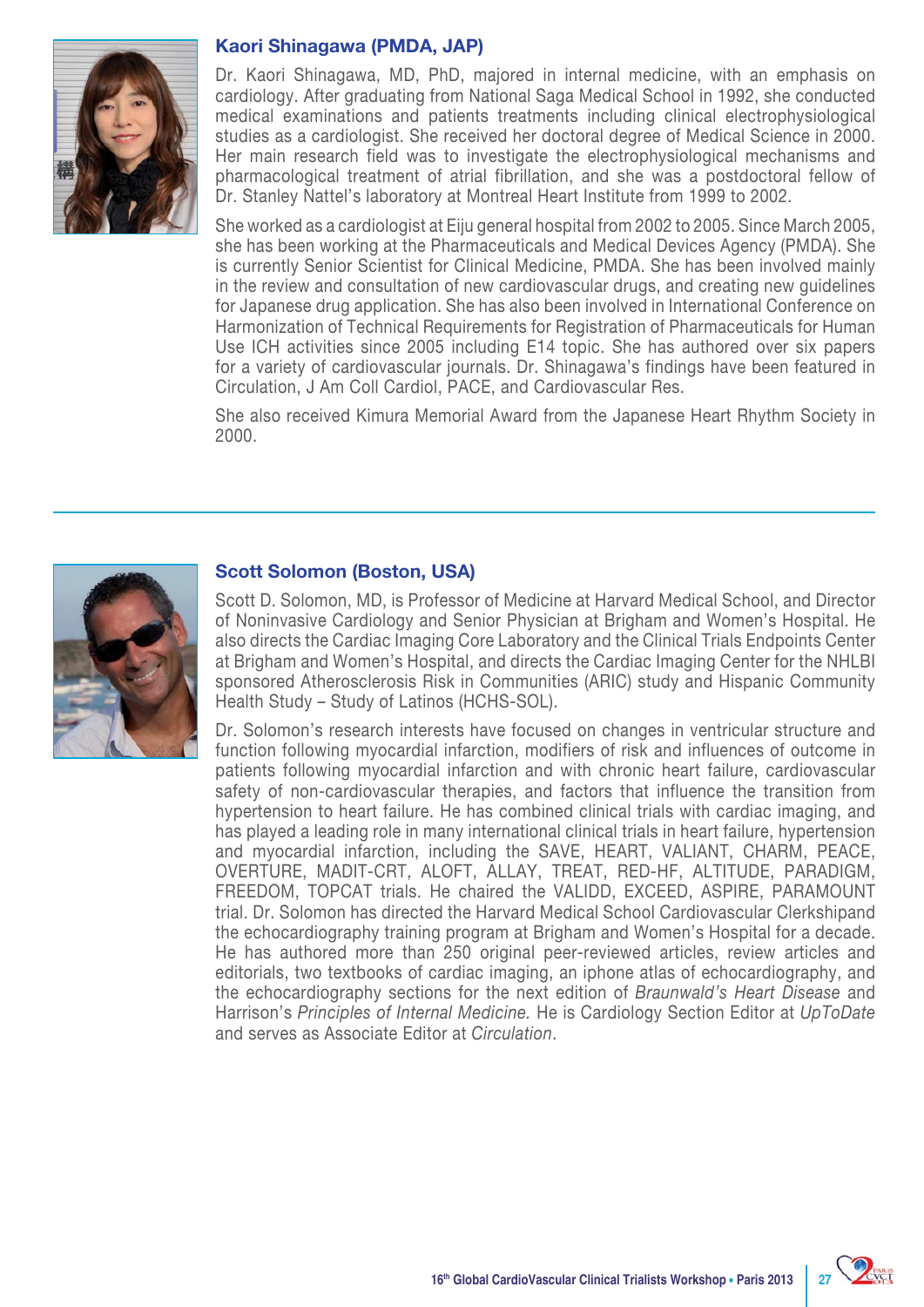

# **Stuart Spencer (London, GBR)**

Stuart Spencer joined *The Lancet* in 1999 and throughout his time there has led the *Fast Track* team that aims to select, review and publish prestigious manuscripts within 4 weeks of receipt. Although dealing with all areas of research, he deals with most of the cardiology submissions.

His background is in research which started at the Brompton Hospital, London, looking at spinal curvature in children before moving to Bristol. During this period he was invited to work in The Netherlands to set up a research unit. Later he spent a year setting up a research team for a major pharmaceutical company in Switzerland, and then spent 9 years as a senior researcher in New Zealand. He has also had two senior research fellowships at Leuven University, Belgium, and visiting professorships at King's College, London and Hong Kong University, and an honorary doctorate of medicine from Umea University, Sweden. A broad biomedical research base in different settings (Universities, government and industry) in front-line research has given a clear understanding of principles in research and publications applicable across disciplines. Stuart Spencer is also a Trustee of the Scoliosis Association (UK) and is on the British Scoliosis Research Fund grants committee.



#### **Norman Stockbridge (FDA, USA)**

Norman Stockbridge received his MD and PhD (Physiology) from Duke University. He did research in basic cellular electrophysiology before joining in 1991 what is now the Division of Cardiovascular and Renal Products in FDA's Center for Drug Evaluation at Research. He has served as the Division Director since 2004.



# **Bart van der Schueren (EMA, BEL)**

Bart van der Schueren is currently an assistant professor in Endocrinology at the University of Leuven, Belgium. He obtained his medical degree from the same University in 2002. In 2009 he successfully defended his PhD on the topic of drug development for migraine treatment. The emphasis of this work was on developing techniques to assess cardiovascular effects of new drugs early in their clinical development. In the same year he was recognized as a Clinical Pharmacologist by the Dutch Society of Clinical Pharmacology and Biopharmacy. Following his PhD, he finished his internship and graduated in 2010 as a Specialist in Internal Medicine and Endocrinology. Subsequently, he left for a post-doctoral scholarship at Columbia University College of Physicians and Surgeons, New York, USA to study the endocrinological and metabolic effect of bariatric surgery. He returned to Belgium in September 2011 and is now responsible for the obesity clinic at the University Hospital in Leuven. He is also an alternate member of both the scientific advice working party and the committee for medicinal products for human use at the European Medicines Agency.

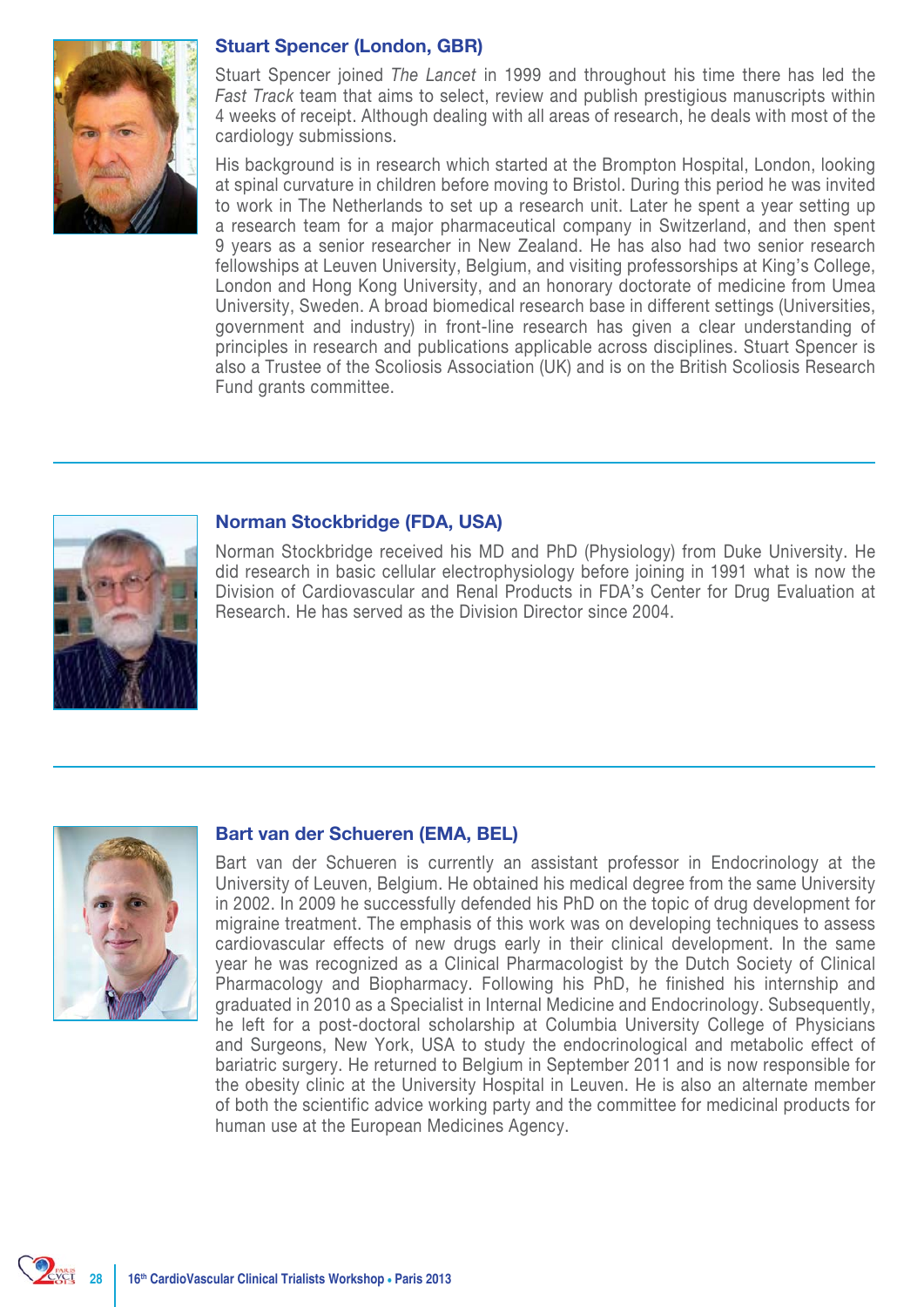

# **Karen Wai (Quintiles, SGP)**

Dr. Karen Wai is currently Senior Director, Integrated Site Services and Head of Feasibility and Site Identification Asia at Quintiles in Singapore. She leads a team responsible for feasibility, site identification and KOL mapping across Asia Pacific. She is a physician by training, acquiring a MB,BCh,BAO degree from Trinity College Dublin, Ireland. She also obtained her Masters in Business Administration from UCD Michael Smurfit Graduate Business School, Ireland. Prior to joining Quintiles she was working as a physician in both the public and private healthcare sector. Karen Wai has direct management and operational experience in European, African and Asian environments. She has served as Medical and Scientific Advisor on over 60 different clinical trial protocols in the following indications: oncology, neurology, cardiovascular, anti-infectives and rheumatoid arthritis. During this time her focus was in drug safety with experience in signal detection and risk management planning. Using her medical and safety background she is now focused on ensuring efficiency and quality during the initial planning of a clinical trial with regards to sites and investigators.



#### **Janet Wittes (Washington, USA)**

Janet Wittes, PhD, is President of Statistics Collaborative, Inc. which she founded in 1990. One of the main activities of Statistics Collaborative is to serve as the statistical reporting group for independent data monitoring committees. Previously, she was Chief, Biostatistics Research Branch, National Heart, Lung, & Blood Institute (1983–89). Her 2006 monograph, *"Statistical Monitoring of Clinical Trials – A Unified Approach"* by Proschan, Lan, and Wittes, deals with sequential trials. Her research has focused on design of randomized clinical trials, capture recapture methods in epidemiology, and sample size recalculation. She has served on a variety of advisory committees and data monitoring committees for government (NHLBI, the VA, and NCI) and industry. For the FDA, she has been a regular member of the Circulatory Devices Advisory Panel and has served as an ad hoc member of several other panels... She was formerly Editor in Chief of *Controlled Clinical Trials* (1994-98). She received her Ph. D. in Statistics from Harvard University. She looks forward each year to the CVCT Workshop.

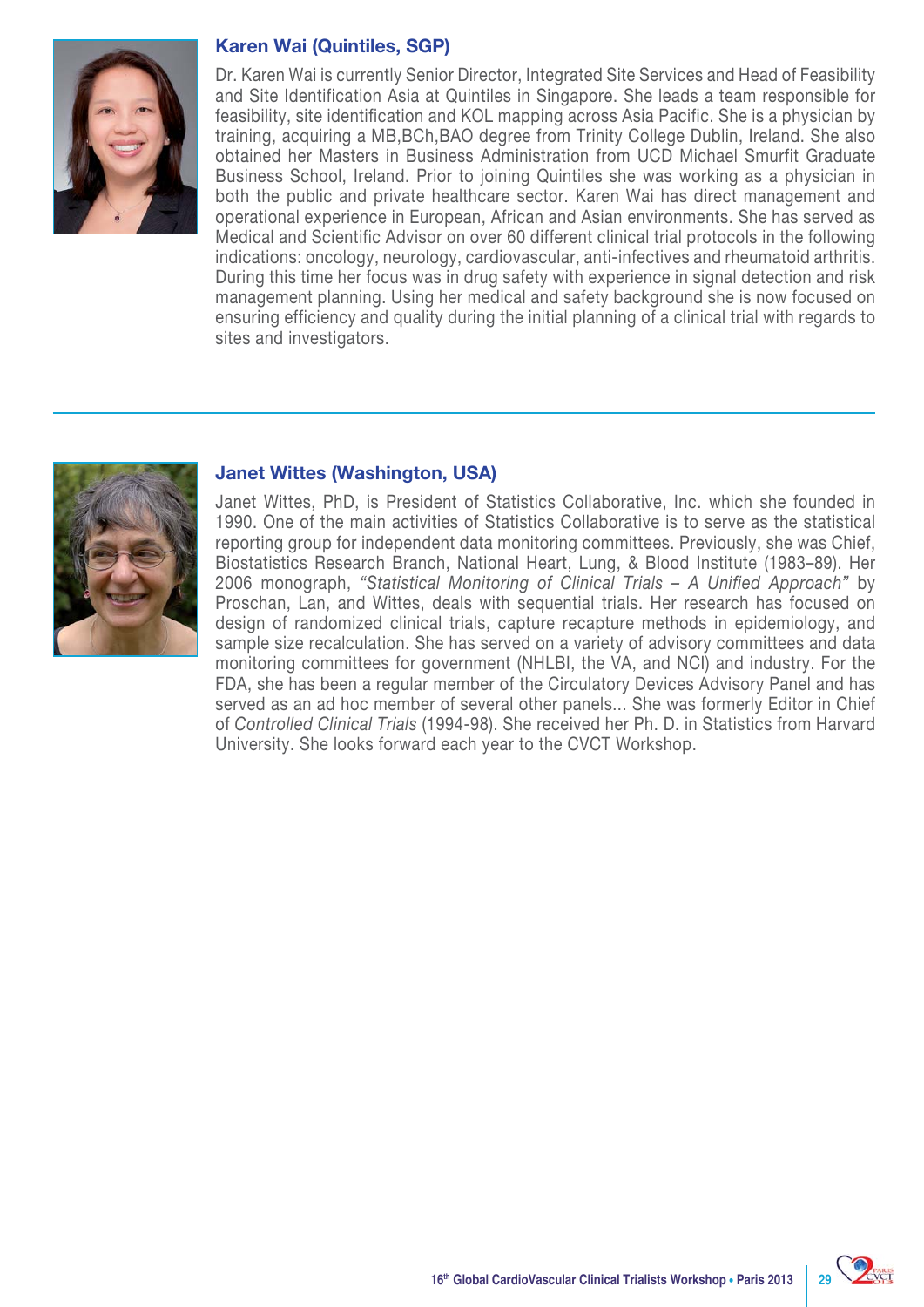

# **Faiez Zannad (Nancy, FRA)**

Faiez Zannad, MD, PhD, is Professor of Therapeutics at the Medical Faculty of the Henri Poincaré University of Nancy. He obtained his MD as a Cardiology specialist in 1979 from the Faculté de Médecine de Nancy. He is currently Head of the Division of Heart Failure, Hypertension and Preventive Cardiology/department of Cardiovascular Disease of the academic hospital of Nancy, and Director of the Clinical Investigation Center (CIC), mutually funded by the academic hospital and the INSERM and of a research group at an INSERM Unit (U961, Cardiac Fibrosis, Stiffness and cardiovascular risk) at the Faculté de Médecine. He is national coordinator of the network of 15 Clinical Investigation Centres working in the cardiovascular field in France. He is coordinating a Joint Research Program on transition from Hypertension to Heart Failure, in the  $6<sup>th</sup>$  FP EU funded Network Excellence "InGeniousHyperCare". He conducts his research, in the area of physiopathology and pharmacotherapeutics of hypertension and heart failure.

Dr Zannad is currently Co-Editor in chief of *Fundamental and Clinical Pharmacology,*  the official journal of the European Federation of Pharmacological Societies (EPHAR) and a member of the Editorial boards of a number of journals in the field of Cardiology, Hypertension and Cardiovascular Pharmacology.

He has contributed more than 300 scientific publications and published several books on cardiovascular pharmacotherapy and on Heart Failure. He is chairman and organizer of several international meetings: "CardioVascular Clinical Trialists (CVCT) Forum and Workshop" (Cannes and Paris, with Bertram Pitt and Desmond Julian); "Acute Heart Failure Syndromes" (Cannes and Chicago, with Mihai Gheoghiade) and "Biomarkers in Heart Failure" (Cannes, with Kirkwood Adams).

Dr. Zannad is involved in a number of major cardiovascular clinical trials, as a Principal Investigator and/or as a chair or member of several Steering Committees, Critical Event Committees and Data Safety and Monitoring Boards.

- Chairman: FOSIDIAL, EMPHASIS-HF, NECTAR-HF, ARTS, COMMANDER-HF.
- Member of Executive Steering Committee: CIBIS II, RALES, VALIANT, RECOVER, MOXCON, EPHESUS, EVEREST, AURORA, ASTRONAUT, AXIOM-ACS, HF-ACTION, PEARL-HF, ALBATROSS, REMINDER, SERVE-HF, ALCHEMIST, EXAMINE, PARAGON, STAR-HF, DENER-HTN.
- Steering Committee Member: APSI, FIRST, CIBIS I, CAPRICORN, ASCEND-HF.
- Critical Event Committee: CAPRICORN, RESPECT, SCOUT, EchoCRT.
- Data and Safety Monitoring Board: HEAAL, ASPIRE.

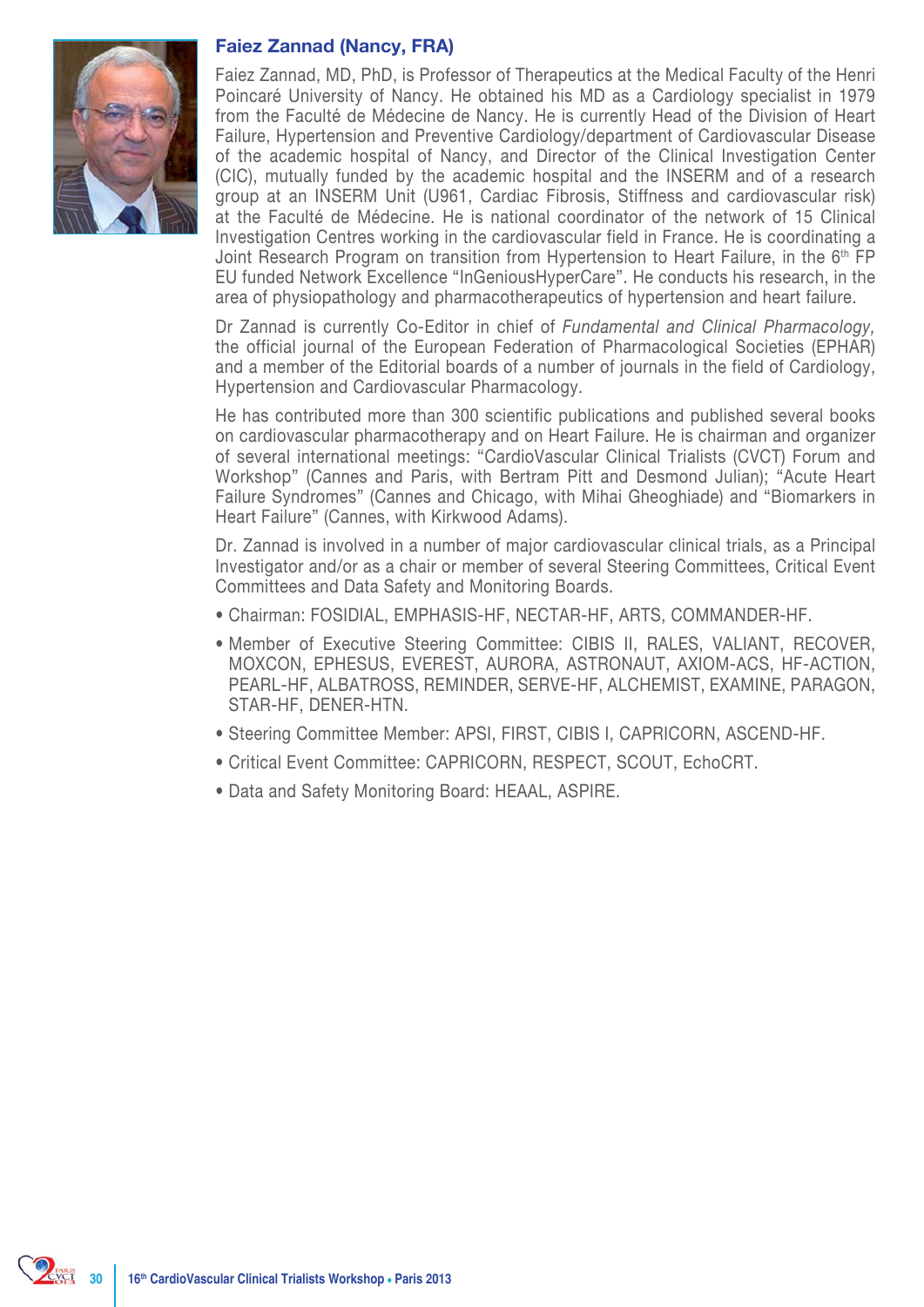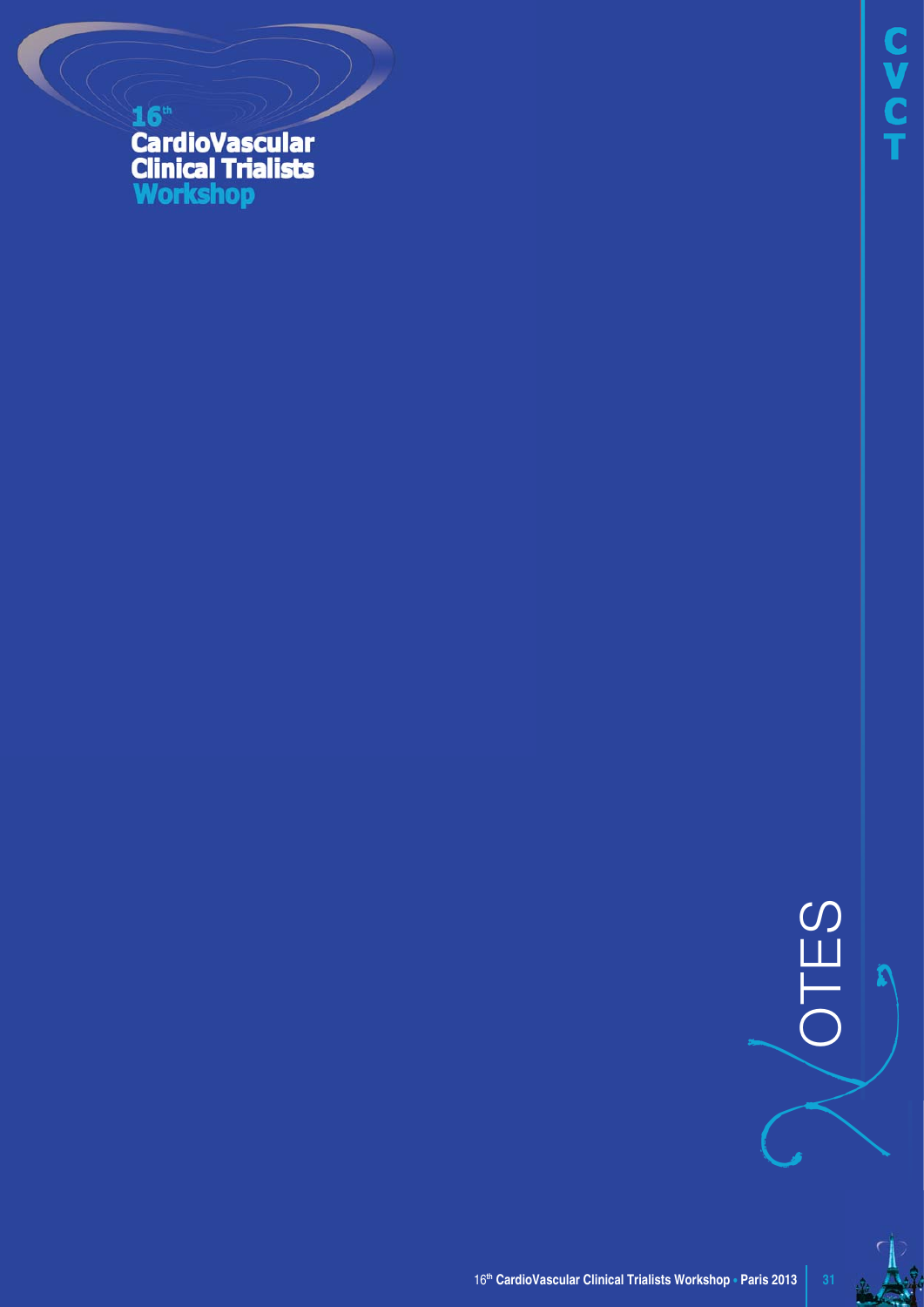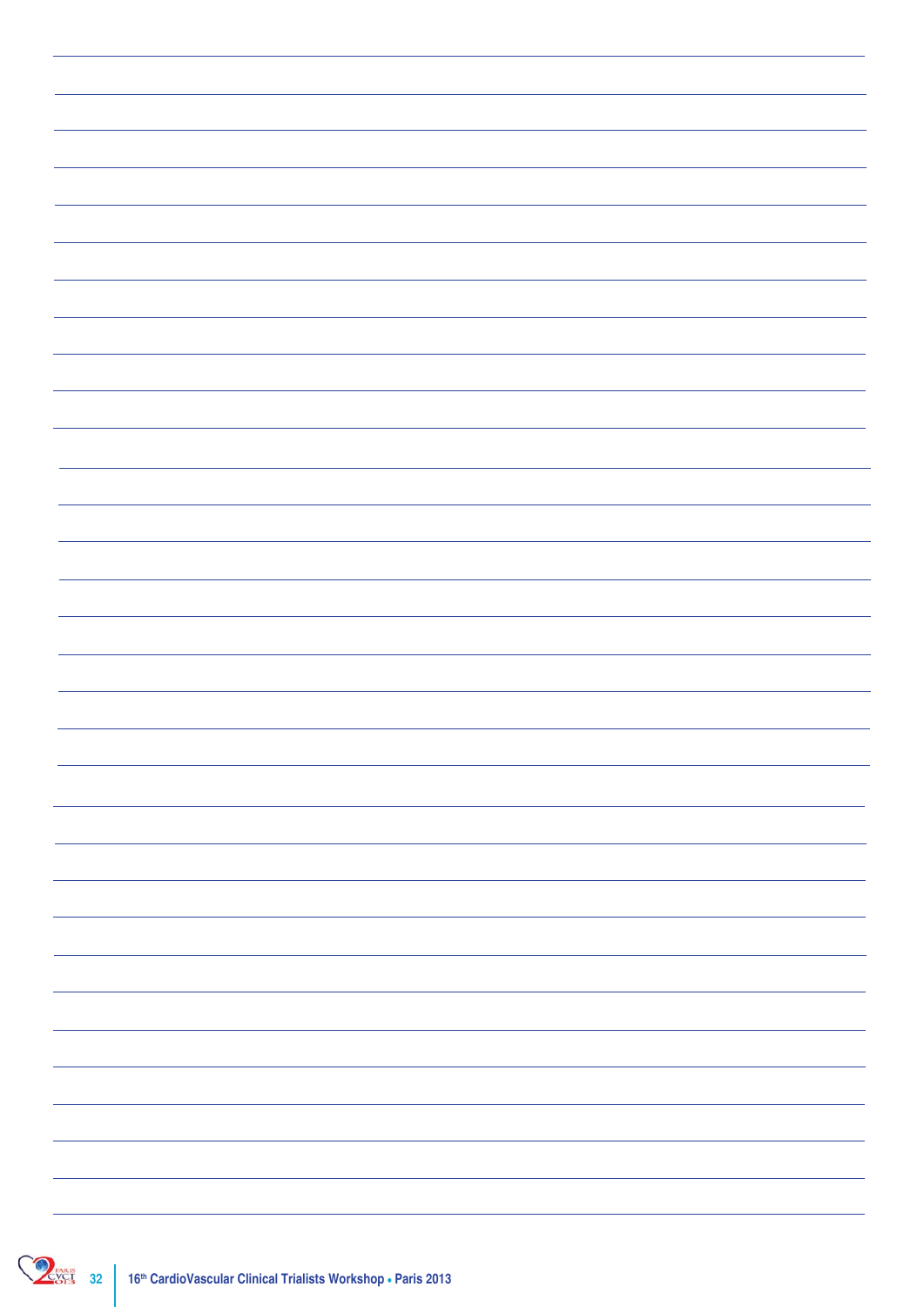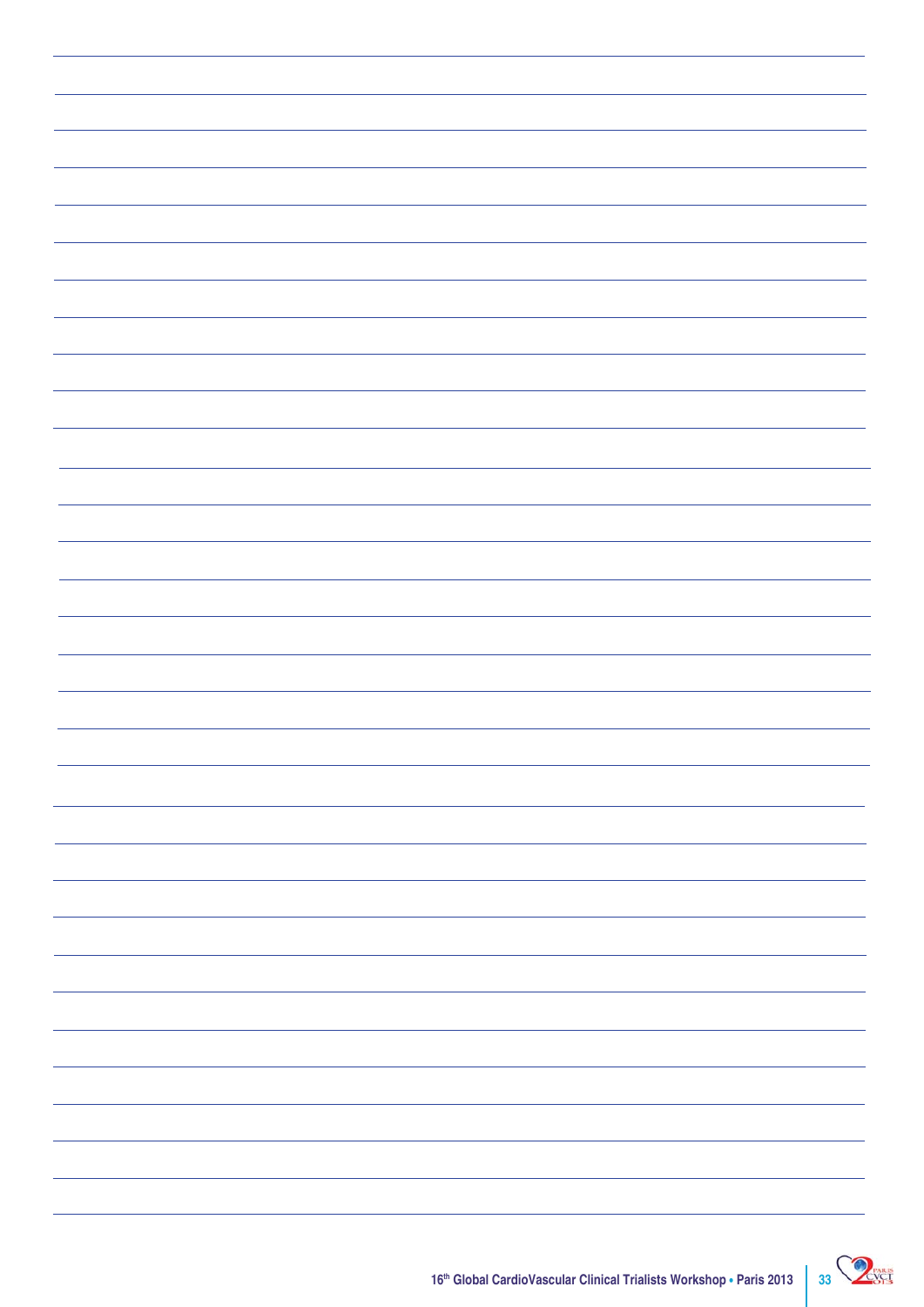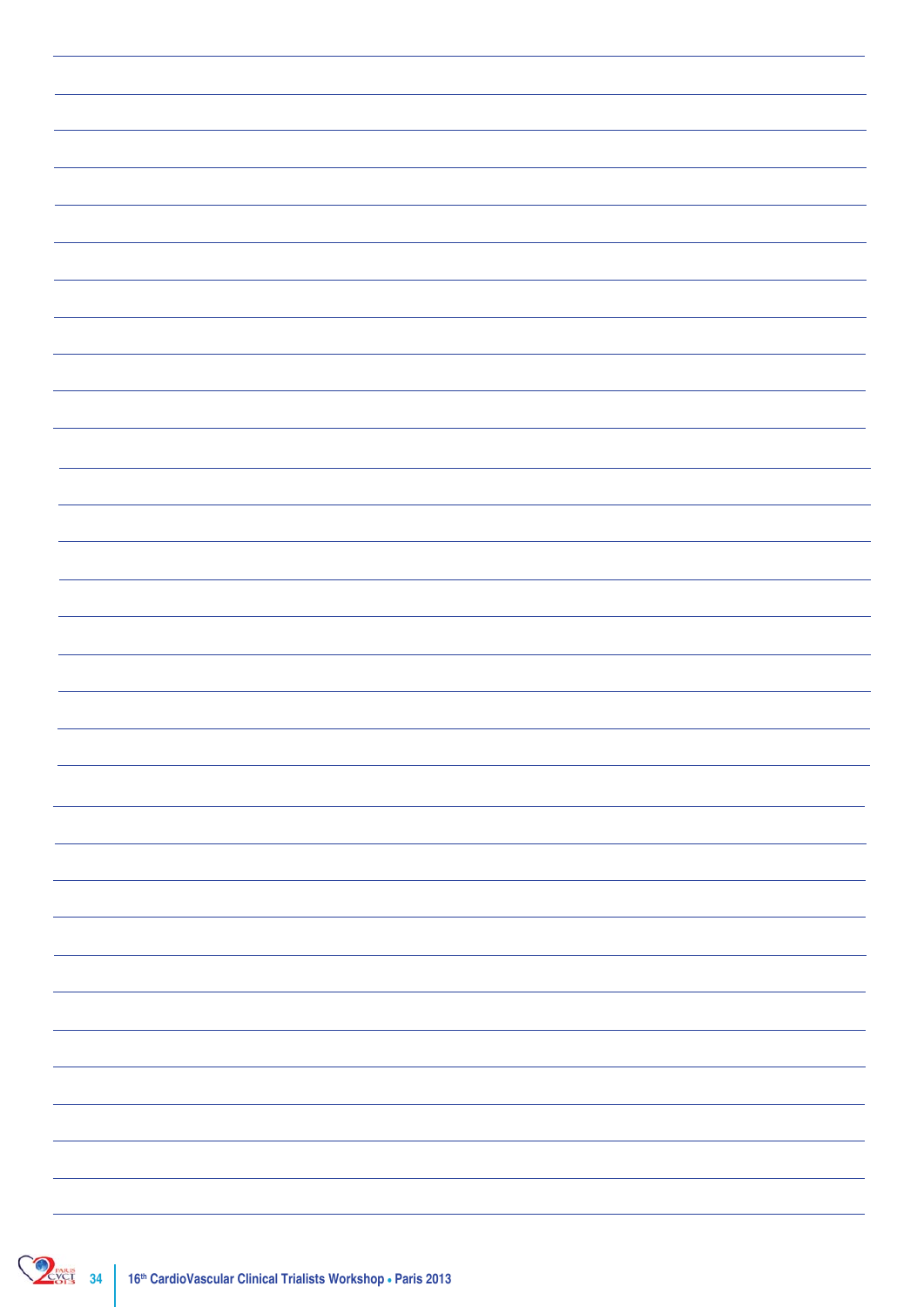